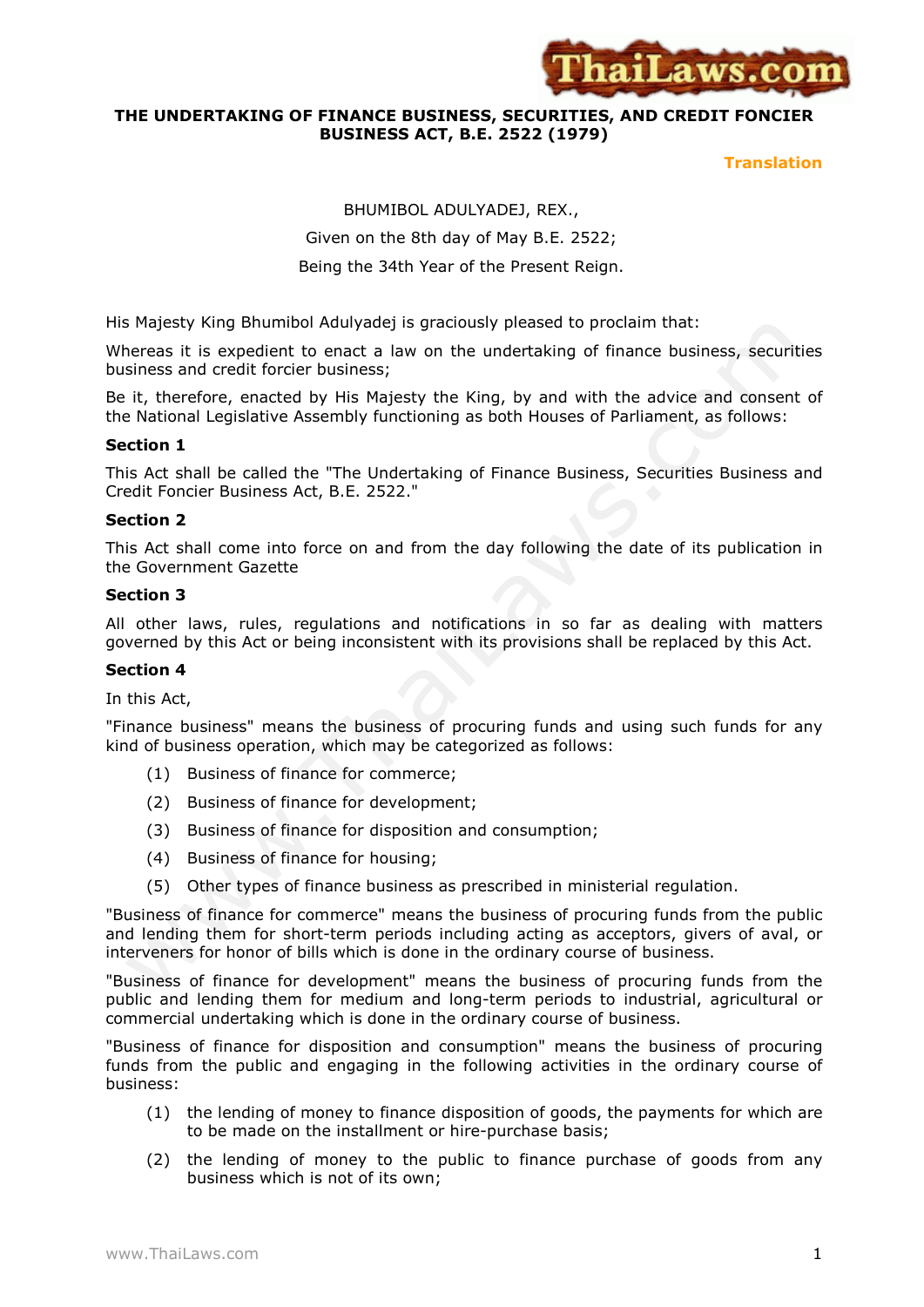- (3) the letting under hire-purchase agreement to the public of goods for which the ownership has been transferred from a business which sells or distributes such goods after agreements have been made for the hire-purchases of the same, or the letting under hire-purchase agreement to the public of goods which have been repossessed from other hire-purchasers;
- (4) the acceptance for value of transfers of claims arising from dispositions of goods.

"Business of finance for housing" means the business of procuring funds from the public and engaging in the following activities in the ordinary course of business:

- (1) the lending of money to the public to finance acquisition of ownership of land and/or dwelling houses;
- (2) the lending of money to finance acquisition of lands and/or dwelling houses for the purpose of selling or disposing of the same on hire-purchase to the public; or
- (3) the acquisition of lands and/or dwelling houses for the purpose of selling and disposing of the same on hire-purchase to the public.

"Procuring funds from the public" includes borrowing money or accepting deposits of money from the public.

"Certificate of deposit" means a negotiable instrument issued by a finance company to a depositor as evidence of accepting deposits of money and as representation of the right of the holder of such negotiable instrument to have the money repaid at the end of a fixed period, with or without interest specified therein.

"Lending of money" in respect only of the finance business, includes the purchasing discounting or re-discounting of bills, other negotiable instruments of credit instruments.

"Lending or money for short-term periods" means the lending of money repayable on demand or at the end of a fixed period not exceeding one year from the date of lending.

"Lending of money for medium-term periods" means the lending or money repayable at the end of a fixed period which exceeds one year but does not exceed five years from the date of lending. "Lending of money for long-term periods" means the lending of money repayable at the end of a fixed period which exceeds five years from the date of lending.

"Capital funds" means

- (1) the paid-up capital, including share premium received by a company and money received by such company as result of issuance of certificates representing the rights to buy shares of such company;
- (2) statutory reserve;
- (3) reserves appropriated from net profits at the end of each accounting period in accordance with the resolution of the shareholders general meeting or the Articles of Association of such company, excluding reserves for the diminution in value of assets and reserves for repayment of debts;
- (4) net profit after appropriation;
- (5) reserve arising from assets revaluation, other reserves; and (6) money which a company receives by issuing a long term debt instrument with a term to maturity of over five years and with right ranked after ordinary creditor.

For the capital funds under (1), (2), (3) and (4), losses incurred in all previous accounting periods shall be deducted first and the goodwill shall be deducted in accordance with the rules, procedures and conditions prescribed by the Bank of Thailand.

The type, category and calculation of the capital funds under (5) or (6) shall be in accordance with the rules, procedures and conditions prescribed by the Bank of Thailand.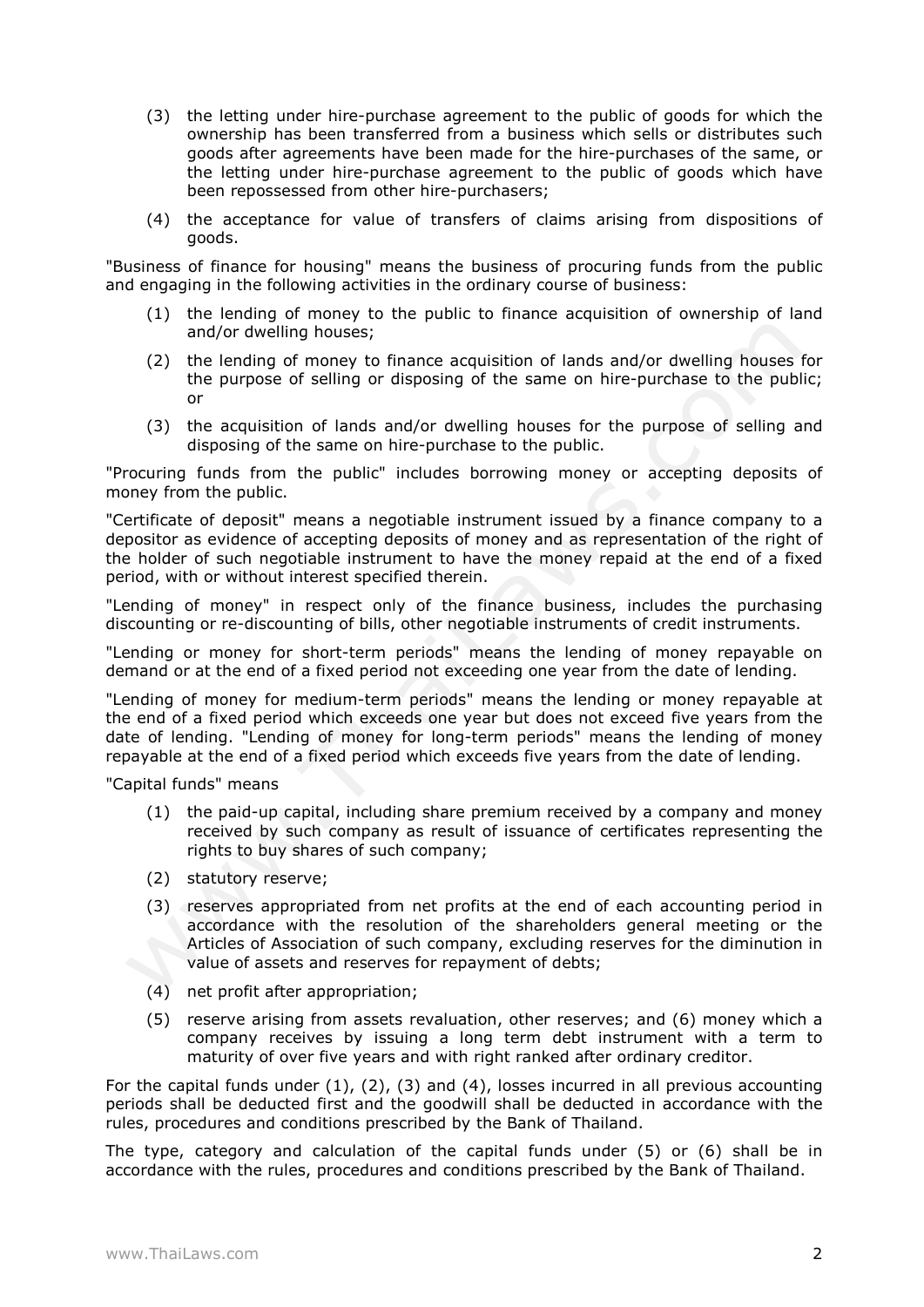For the capital funds under  $(1)$ ,  $(2)$ ,  $(3)$ ,  $(4)$ ,  $(5)$  and  $(6)$ , the amount of money in the instrument under (6) of a commercial bank and any other companies which such company holds and any assets shall be deducted in accordance with the rules, procedures and conditions prescribed by the Bank of Thailand.

"Securities business" "Business of brokerage for buying and selling of securities" "Business of trading in securities" "Business of providing investment advice" "Business of managing sale of securities" "Business of investment management" "Securities" means:

- (1) Treasury bills;
- (2) Bonds;
- (3) Shares, debentures, certificates representing the rights to shares or debentures, certificates representing the rights to buy shares or debentures, or certificates evidencing the subscriptions for shares or debentures;
- (4) Certificates representing the rights to dividends or interests from securities;
- (5) Instruments or evidences representing the rights to the property of investment plans issued by a person who engages in the business of investment management, whether locally or abroad;
- (6) Other instruments as prescribed in ministerial regulations.

"Credit foncier business" means the credit foncier business of the following types:

- (1) Business of credit foncier;
- (2) Business of buying under contract of sale with a right of redemption;
- (3) Other types of business concerning immovable property as prescribed in ministerial regulations.

"Business of credit foncier" means the business of lending money on the security of mortgage of immovable property in the ordinary course of business.

"Business of buying under contract of sale with a right of redemption" means the business of buying immovable property under contract of sale with a right of redemption in the ordinary course of business.

"Limited company" means a limited company under the provisions of the Civil and Commercial Code or a limited public company under the law on limited public companies.

"Company" means a finance company or a credit foncier company.

"Finance company" means a limited company which has obtained a license to engage in the finance business.

"Securities Company" and "Credit foncier company" means a limited company which has obtained a license to engage in the credit foncier business.

"Branch office" includes any office which is separate from the head office of a company and engages in any activity for the benefit of the company.

"License" means a license to engage in the finance business, or the credit foncier business.

"Manager" shall include Deputy Manager, Assistant Manager, Assistant Manager and any person holding an equivalent position which is called otherwise.

"Financial Institution" means financial institutions under the law on the interest on lending of financial institutions.

"The Minister" means the Minister in charge of the enforcement of this Act.

## **Section 5**

This Act shall not apply to financial institutions or juristic persons established under the provisions of a specific law.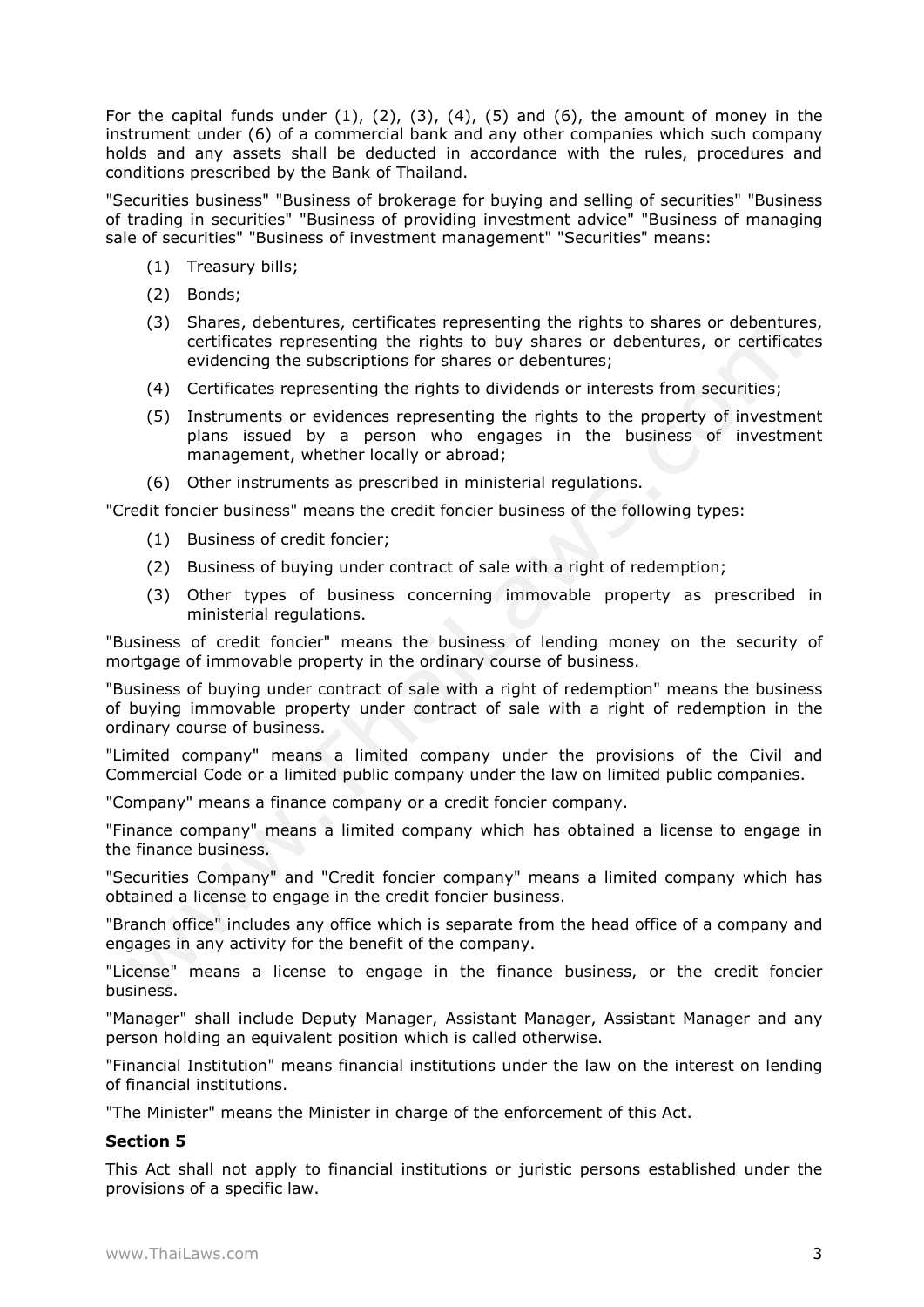The Minister may delegate to the Bank of Thailand the authority to appoint officials of the Bank of Thailand as competent officers to act in accordance with this Act.

The appointment of competent officers under the first paragraph shall be published in the Government Gazette.

#### **Section 6 bis**

There shall be a committee consisting of the Permanent Secretary for Finance as chairman, the Deputy Governor of the Bank of Thailand as deputy chairmen, not more that five qualified persons appointed by the Cabinet as members of the committee, the Director of the Fiscal Policy Office as a member of the committee and secretary, and the Director of the Financial Institutions Supervision and Examination Department of the Bank of Thailand as a member of the committee and assistant secretary.

The committee under the first paragraph shall have the duty to give advice to the Bank of Thailand relating to the issuance of regulations and the undertaking of any measure which are within the power of the Bank of Thailand as provided in this Act.

## **Section 7**

The Minister of Finance shall be in charge of the enforcement of this act and shall have power to:

- (1) appoint competent officers;
- (2) issue ministerial regulations setting fees not exceeding the rates shown in the list appended to this Act;
- (3) issue ministerial regulations prescribing any other business to be a finance business or a credit foncier business;
- (4) issue ministerial regulations prescribing rules, procedures or form of identification cards for competent officers;
- (5) issue notifications under the provisions of this Act.

Such powers shall be exercised for the purpose of enforcement of the provisions of this Act.

Ministerial regulations under (3) shall also state the definition of the business so prescribed and may also prescribe rules and conditions for the undertaking of such business.

Ministerial regulations and notifications shall take effect after their publication in the Government Gazette.

## **CHAPTER 1**

## **Formation of a Company and Application for a License**

#### **Section 8**

The finance business or the credit foncier business may be undertaken only by a limited public company formed under the law on limited public companies and after a license from the Minister has been obtained.

A formation of a limited public company or a limited company under the first and the second paragraph may be effected only after approval of the Minister. Such approval may be granted with such conditions as the Minister may prescribe.

An amalgamation of companies shall be deemed to be a formation of a limited company.

The application for and the granting of a license shall be in accordance with the rules and procedures and subject to the payment of fees as prescribed in ministerial regulations.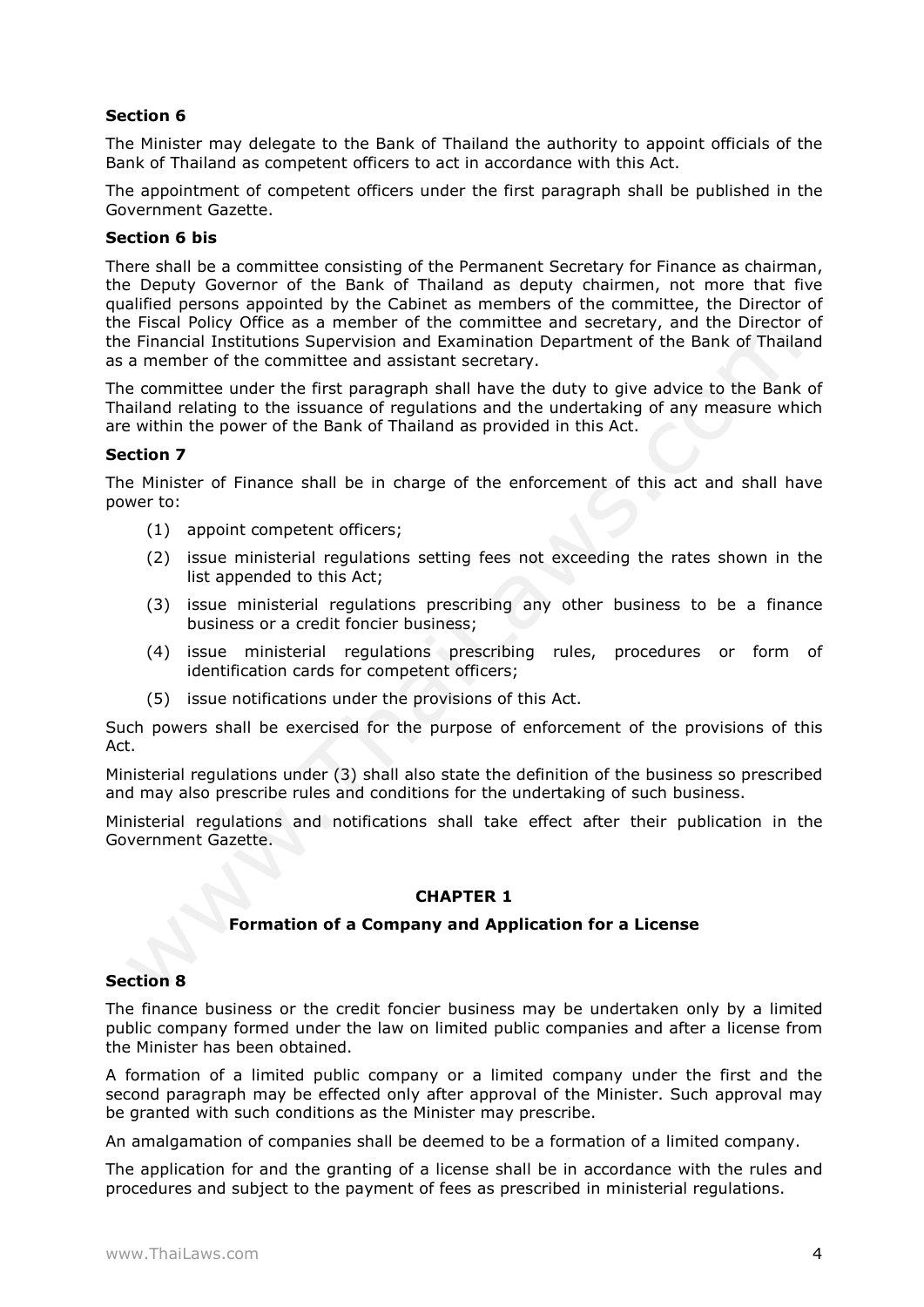A license under Section 8 may be granted with such conditions as the Minister may prescribe.

The Minister, after approval of the Cabinet, may amend, change or make any addition to the conditions prescribed under the first paragraph when he deems it necessary for the safety or welfare of the public, and may prescribe that the conditions as amended take effect after the expiration of any specified period of time.

#### **Section 10**

A company may have a branch office only after authorized by the Minister.

The application for and the granting of such authorization shall be in accordance with the rules and procedures prescribed by the Minister.

Such authorization may be granted with any condition as the Minister may prescribe.

#### **Section 10 bis**

Any person wishing to act on behalf of a company established under foreign laws by setting up a representative office in the Kingdom must obtain the authorization of the Bank of Thailand. Such authorization may be granted with any condition.

The provisions of Section 13 and Section 52 shall not apply to the person authorized under the first paragraph.

# **CHAPTER 2**

## **Finance Companies**

## **Section 11**

No person other than a finance company shall engage in the finance business.

## **Section 12**

A finance company shall use a name which includes the words "finance company" at the beginning and the word "limited" at the end.

## **Section 13**

No person other than a finance company shall, in the conduct of its business, make use of the name or the description of "financing", "investment", "credit", "trust", "finance" or any other word or words having the same meaning except commercial banks or representative offices of foreign banks under the law on commercial banking.

#### **Section 14**

A finance company shall have a registered capital and a paid-up capital in such amounts as prescribed by the Minister, each of which amounts shall not be less than sixty million Baht.

No person shall hold more than ten per cent of the total amount of a finance company's shares sold except in the case where shareholders are government agencies, state enterprises under the law on the Bank of Thailand, or juristic persons established under the provision of a specific law. In the even that it is necessary to rectify the condition or operation of a finance company, the Bank of Thailand with the approval of the Minister shall have power to permit the holding of shares as otherwise, Such permission may be granted with any condition.

Shares of a finance company held by the following persons or partnerships shall be regarded as shares held by the person under the second paragraph:

(1) the spouse of the person under the second paragraph;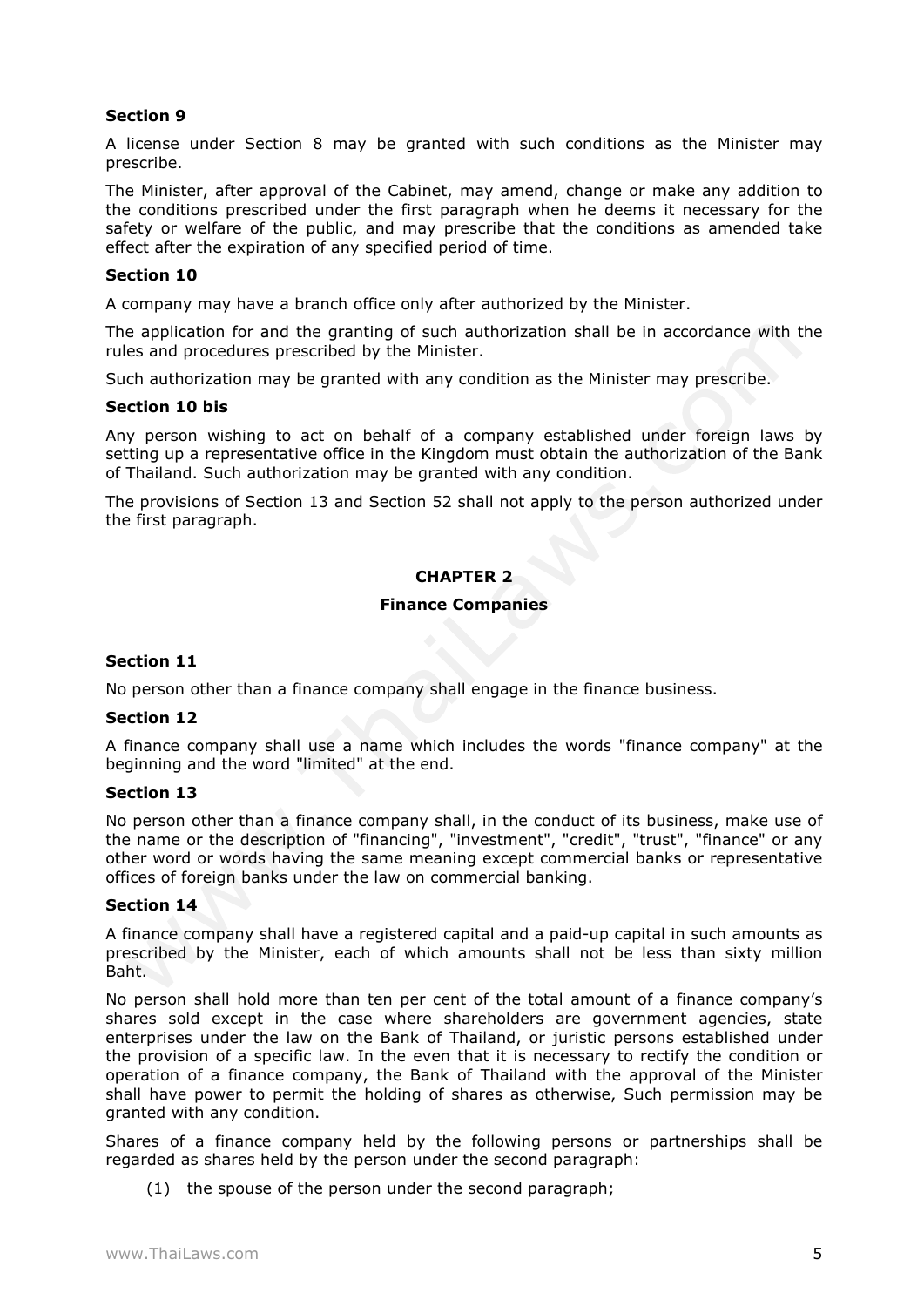- (2) a minor child of the person under the second paragraph;
- (3) an ordinary partnership in which the person under the second paragraph or a person under (1) or (2) is a partner;
- (4) a limited partnership in which the person under the second paragraph or a person under (1) or (2) is a partner with unlimited liability or in which one or more of such persons is a partner or are partners with limited liability in an aggregate amount exceeding thirty percent of the total capital of such limited partnership;
- (5) a limited company in which the person under the second paragraph or a person under (1) or (2) or a partnership under (3) or (4) holds shares, separately or in combination, in an aggregate amount exceeding thirty per cent of the total amount of such limited company's shares sold; or
- (6) a limited company in which the person under the second paragraph or a person under (1) or (2) or a partnership under (3) or (4) or a limited company under (5) holds shares, separately or in combination, in an aggregate amount exceeding thirty per cent of the total amount of such limited company's shares sold.

No finance company shall dispose of its shares to a person if such disposition will cause any person to hold shares in a percentage greater than that prescribed under Section 14.

## **Section 16**

Ordinary shares and preference shares of a finance company shall be of the kind with name certificates, having a par value of not more than on hundred Baht per share. The Articles of Association of a finance company shall not have any restriction regarding transfer of shares, except for the purpose of compliance with this Act or with the law on limited public companies.

## **Section 17**

The amount of shares of a finance company held by persons of Thai nationality shall not be less than three-fourths of the total amount of shares sold and the number of its directors who are persons of Thai nationality shall not be less than three-fourths of the total number of directors. In the event that it is necessary to rectify the condition or operation of a finance company, the Minister with the recommendation of the Bank of Thailand shall have power to permit the number of shareholders or directors otherwise. Such permission may be granted with any condition.

# **Section 18**

Where it appears that an acquisition of shares of a finance company causes any person to hold shares in a percentage greater than that prescribed in Section 14, that person may not hold the shares in excess of the prescribed percentage against the finance company and the finance company shall not pay dividend or any pecuniary benefit on the excess shares to such person, or allow such person to exercise voting rights on the said shares at shareholders meetings.

## **Section 19**

For the purpose of compliance with the second and the third paragraphs of Section 14, Section 17 and Section 18, a finance company shall examine its register of shareholders prior to a shareholders meeting and prior to each distribution of dividend or any pecuniary benefit, and shall inform the Bank of Thailand of the result of such examination in the particulars and within the period of time prescribed by the Bank of Thailand. In the case where any shareholder is found to hold shares in excess of the percentage prescribed in Section 14, the finance company shall so notify such person so that he may take steps to dispose of the excess shares.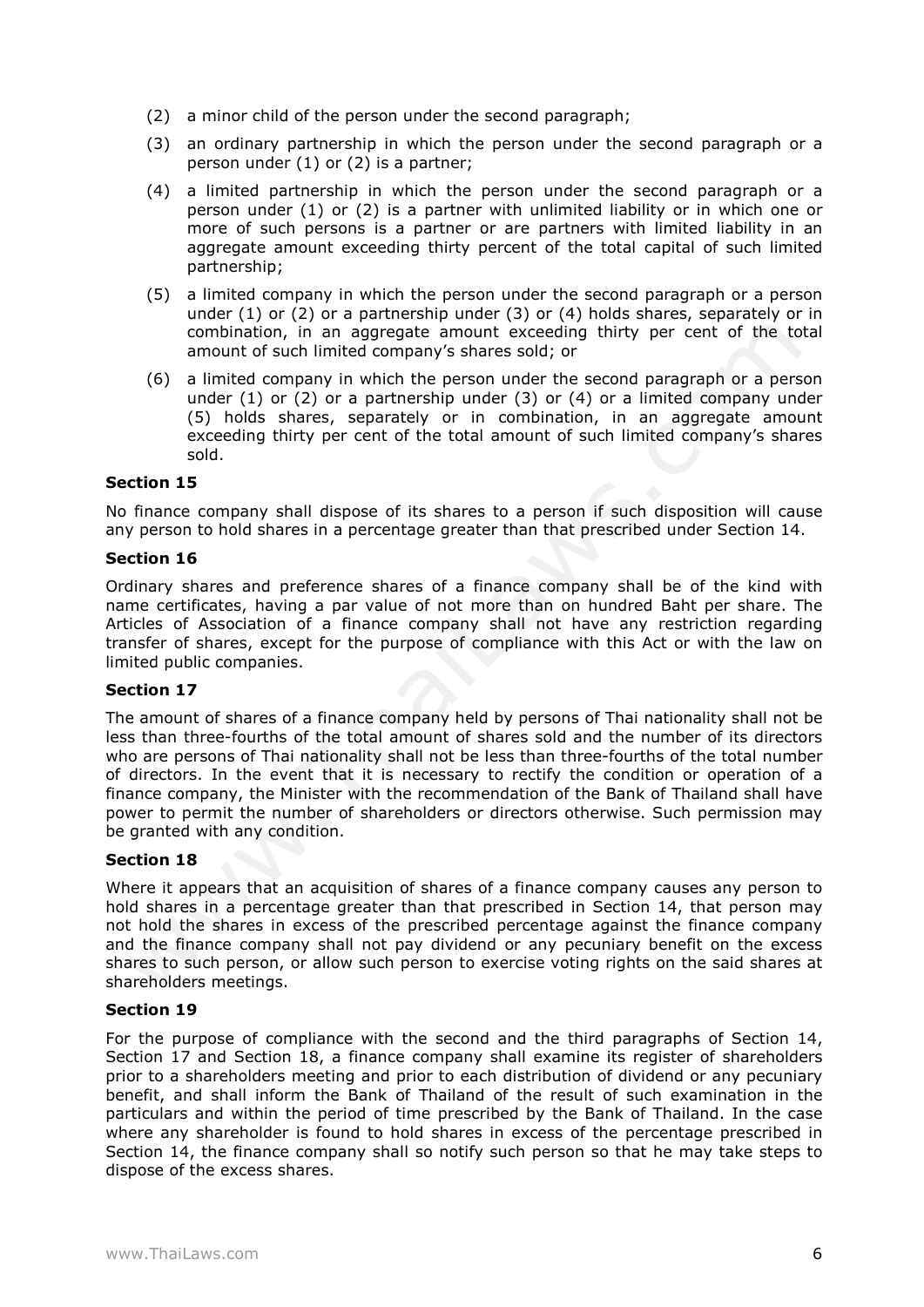No finance company shall:

- (1) reduce or increase its capital without an authorization of the Minister, such authorization may be granted with any condition as the Minister may prescribe;
- (2) purchase or hold immovable properties except:
	- (a) those for use as premises for the business of the finance company or as places of residence or welfare facility for its officers and employees as permitted by the Bank of Thailand;
	- (b) those acquired by a finance company as a result of a debt settlement, a guarantee in respect of credit granted or the purchase of an immovable property mortgaged to the finance company at auction conducted pursuant to an order of a court or an official receiver, but such immovable properties shall be disposed of within three years from the date of passing of ownership of such immovable properties to the finance company or within a longer period of times as permitted by the Bank of Thailand; or
	- (c) those held by a finance company which undertakes the business of finance for housing for the purpose of carrying on its business in accordance with the rules, procedures and conditions prescribed by the Bank of Thailand with the approval of the Minister. The permission under (a) or (b) may be granted with any condition as the Bank of Thailand may prescribe;
- (3) accept its own shares as security or accept a finance company's shares from any other finance company as security;
- (4) purchase or hold shares of any limited company in an amount exceeding ten per cent of the total amount of such company's shares sold unless approved by the Bank of Thailand. Such approval may be granted with any condition as the Bank of Thailand may prescribe;
- (5) purchase or hold shares in any other finance company except:
	- (a) those acquired as a result of a debt settlement or a guarantee in respect of a loan granted but such shares shall be disposed of within six months from the date of acquisition;
	- (b) those acquired as a result of the carrying on of other business activities as authorized by the Minister; or
	- (c) those acquired as permitted by the Minister with the recommendation of the Bank of Thailand. Such permission may be granted with any condition.
- (6) engage in any business other than the type of finance business authorized, except with authorization of the Minister, such authorization may be granted, with any condition. A finance company which has been granted a license to engage in to finance business for development shall also be allowed to engage in the following activities
	- (a) acting as a broker or an agent in the procuring of loans or investment funds, for industrial, agricultural or commercial undertaking, or arranging and managing of matters concerning the lending of money to or the investing of money in the said undertakings;
	- (b) providing the service of preparing or analyzing investment projects;
	- (c) acting as a consultant on the matters of finance or operations of industrial, agricultural or commercial undertakings;
	- (d) acting as a consultant on the purchase of business or the merger of businesses; A finance company which has been granted a license to engage in the finance business for commerce shall also be allowed to engage in the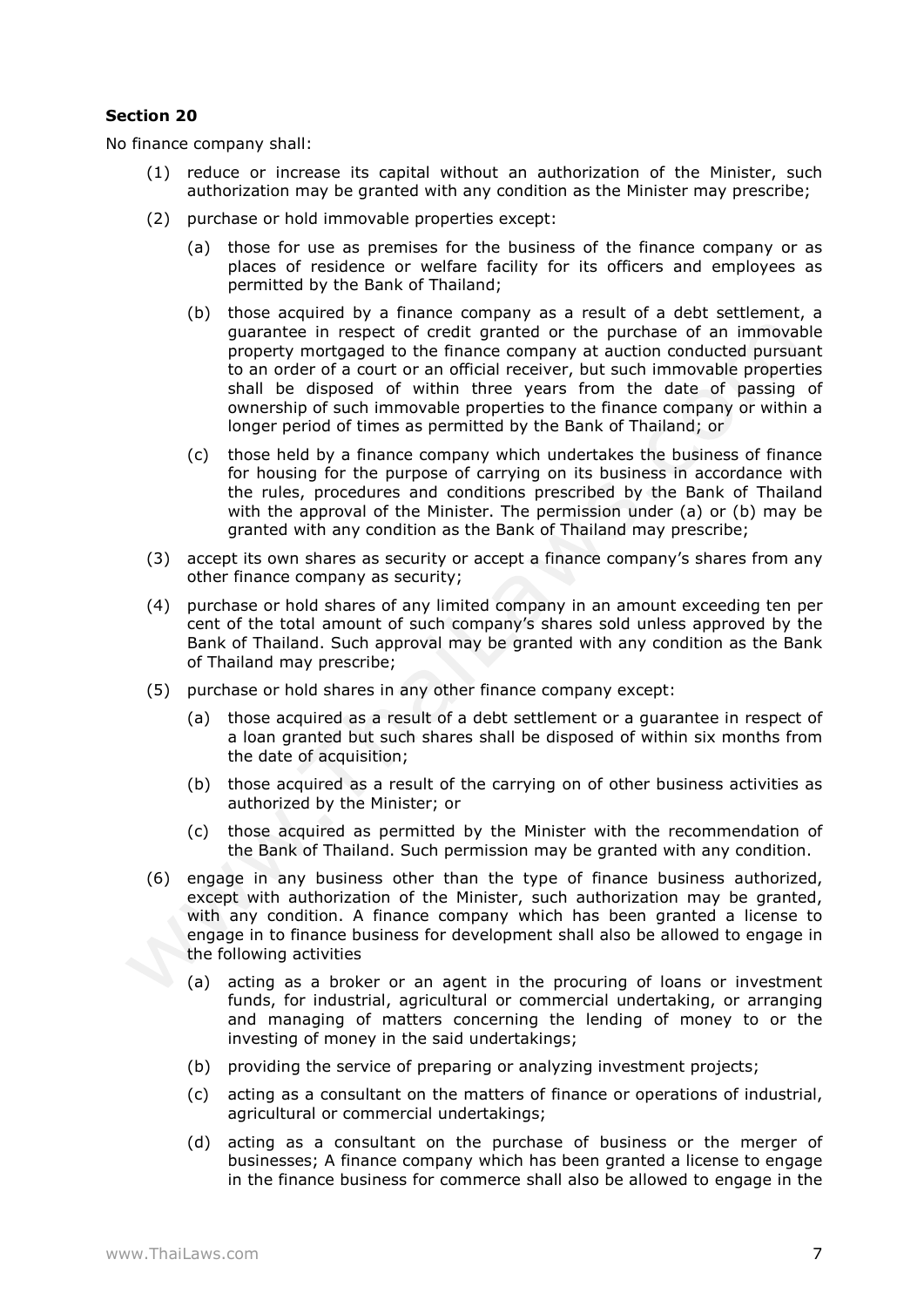business of giving guarantees in accordance with the rules, procedures and conditions prescribed by the Bank of Thailand;

- (7) lend money to any of its directors. The following actions shall also be considered as lending money to such a director:
	- (a) lending money to the spouse or a minor child of the director;
	- (b) lending money to an ordinary partnership in which the director or person under (a) is a partner;
	- (c) lending money to a limited partnership in which the director or person under (a) is a partner with unlimited liability or in which one or more of such persons is a partner or are partners with limited liability in an aggregate amount exceeding thirty per cent of the total capital of such limited partnership;
	- (d) lending money to a limited company in which the director or a person under (a) or partnership under (b) or (c) holds shares, separately or in combination, in an aggregate amount exceeding thirty per cent of the total amount of such limited company's shares sold;
	- (e) lending money to a limited company in which the director or person under (a) or partnership under (b) or (c) limited company under (d) holds shares, separately or in combination, in an aggregate amount exceeding thirty per cent of the total amount of such limited company's shares sold;
	- (f) acceptance giving aval or intervention of honor of any bills which the director, the person under or (a) partnership under (b) or (c) or limited company under (d) or (e) is a drawer, a maker of bill or an endorser;
	- (g) guarantee any debt of the director or person under (a) or partnership under (b) or (c) or limited company under (d) or (e);
- (8) change the location of its head office or branch office without permission of the Bank of Thailand, Such permission may be granted with any condition;
- (9) pay money or give any other property to any of its directors, officers or employees as commission or remuneration for or by reason of any transaction or business of the finance company other than gratuities, salaries, bonuses and other allowance which may normally be paid to them;
- (10) sell or give any immovable property or movable property with an aggregate value exceeding the amount prescribed by the Bank of Thailand to any of its director, or purchase any property from any of its directors including the person under (a), partnership under (b) or (c) or limited company under (d) or (e) of the second paragraph of (7), except with the approval of the Bank of Thailand;
- (11) advertise its business unless such advertisement is carried out in accordance with the rules, procedures and conditions prescribed by the Notification of the Bank of Thailand;
- (12) enter into a contract entrusting or allow any other person who is not a director, a manager or an officer of the finance company, with the absolute or part of power of management of the finance company unless prior approval was granted by the Bank of Thailand;
- (13) do any act which may cause damage to the economy or the public interest constitute taking unfair advantage of its customers or the persons concerned, or create obstacles to the development of or orderly completion in the financial institution system, or result in unfair economic or monopolistic barriers as prescribed by the Bank of Thailand with the approval of the Cabinet and published in the Government Gazette.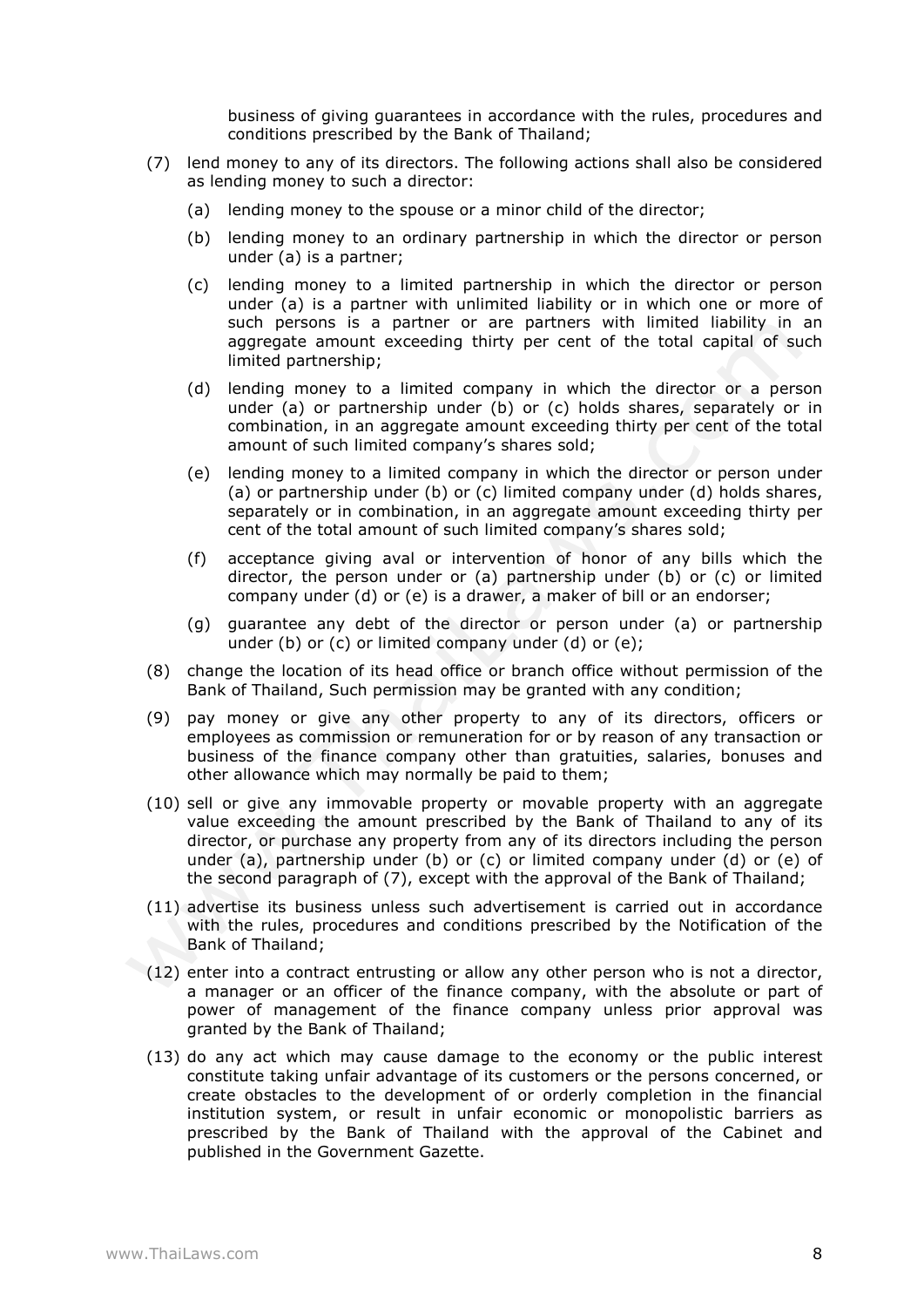A finance company shall notify the Bank of Thailand in writing within fifteen days from the date of the occurrence of the fooling events: (1) the amendment of its Memorandum of Association or Articles of Association; (2) the change of any of its directors, managers, or officers or persons with power to manage the affairs of the company.

## **Section 22**

No finance company shall appoint or allow any person with any of the following qualifications or attributes to be or perform the duty of a director, a manager, an officer or a person with power of management, or an adviser:

- (1) being or having been a bankrupt;
- (2) having been imprisoned by a final court judgment for an offence related to property committed with dishonest intent;
- (3) having been a director, a manager, or an officer or a person with power of management of a financial institution which had its license withdrawn unless an exception has been granted by the Bank of Thailand;
- (4) being a director, a manager, or an officer or a person with power of management of any other finance company;
- (5) being removed from a position in a finance company under the first paragraph of Section 57 or Section 57 bis (1);
- (6) being a government official in political
- (7) being a government official having a permanent position or a regular salary or an official of the Bank of Thailand except:
	- (a) in the case where an appointment is made with the approval of the Minister for the purpose of assisting in the operation of the finance company; or
	- (b) in the case where an appointment is made under Section 57 bis (2);
- (8) being a manager, an officer or a person with power of management of a partnership or a limited company in which such person himself or any person or partnership or limited company as specified in the second paragraph of Section 20 (7) is a partner or a shareholder except:
	- (a) being a director or an advisor of a finance company who has no power of management:
	- (b) in the case where the exception has been granted by the Minister as being necessary in rectifying the condition or operation of the finance company;
	- (c) in the case where an appointment is made under Section 57 bis (2);
- (9) Being a person not having the educational qualification, working experience or other qualification as prescribed by the Bank of Thailand with the approval of the Minister;
- (10) having other disqualification as prescribed by the Bank of Thailand with the approval of the Minister.

A finance company shall appoint a director, a manager, an officer or a person with power of management, or an advisor of the finance company, or enter into a contract entrusting any person with the absolute power of management of the finance company, only after the approval of the Bank of Thailand is granted. Where the Bank of Thailand considers that the person to be appointed comes under the disqualification specified in the first paragraph, the Bank of Thailand shall not grant its approval, and where it appears at a later date that such person comes under the disqualification specified in the first paragraph, the Bank of Thailand shall withdraw its approval and the finance company shall submit the name of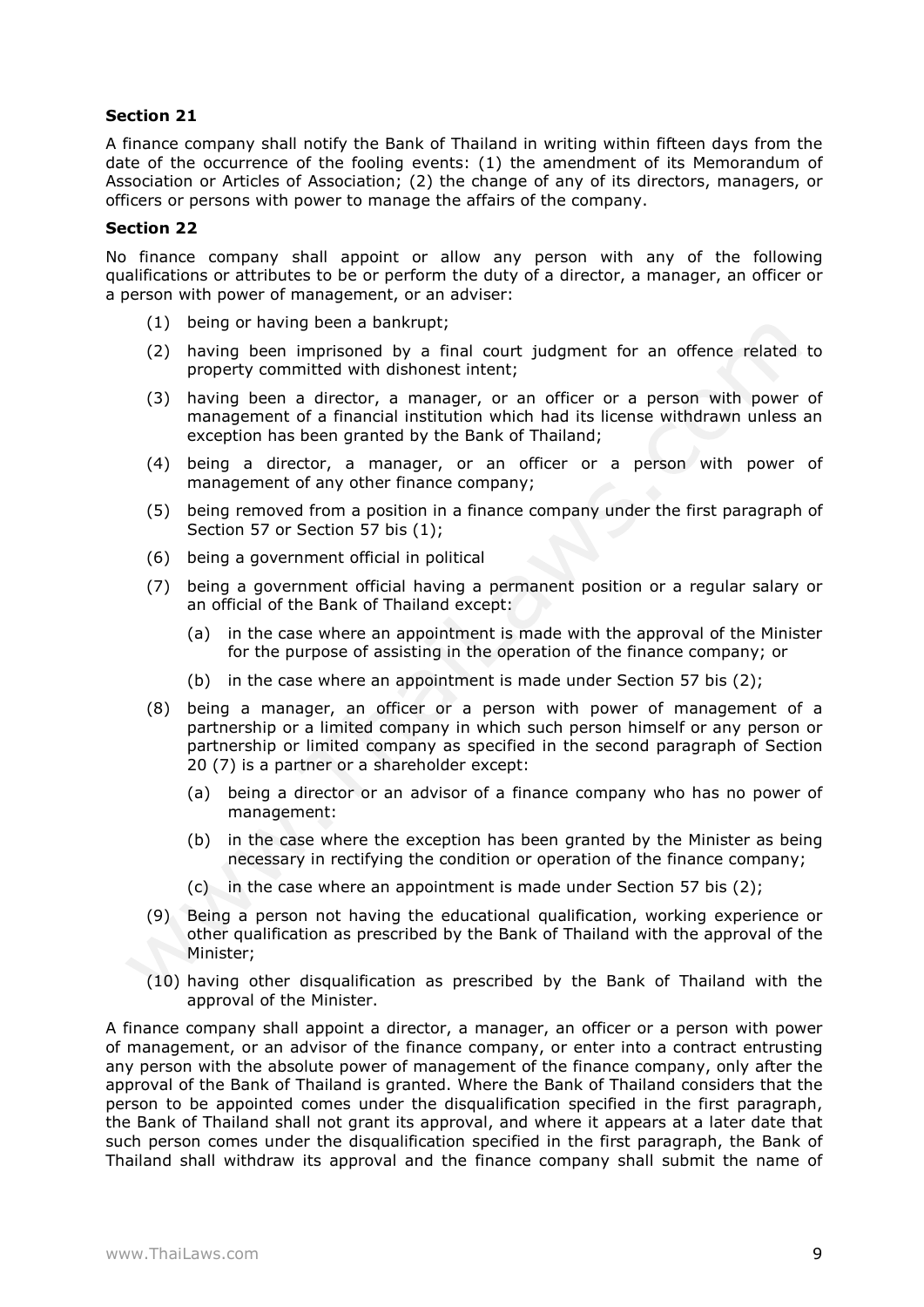another person to the Bank of Thailand for approval within fifteen days from the date on which such approval is withdrawn.

The provisions of the first paragraph shall apply to the person whom a finance company contractually entrusts with the absolute power of management of the finance company as will as the person who performs duty for such person mutates mutants.

## **Section 22 bis**

A finance company shall maintain books of accounts to record all liabilities and assets completely, correctly and up to date. The standard of accounting shall be as prescribed by the Bank of Thailand.

#### **Section 22 ter**

The Bank of Thailand shall have power to issue prescriptions to be complied with by finance companies concerning the procedures of receiving or paying of money, making of any juristic act as well as procedures on internal auditing and internal control.

#### **Section 23**

A finance company shall publish its balance sheet and a profit and loss account which have been approved by the general meeting in the form prescribed by the Bank of Thailand within four months from the end of its financial year. The publications shall be posted up in an open place at the finance company's office and shall be published in at least one daily newspaper within twenty one days form the date on which they are approved by the general meeting unless otherwise prescribed by the Bank of Thailand and shall also be submitted to the Minister and the Bank of Thailand.

A finance company shall publish a statement or disclose other information concerning the finance company in accordance with the method and frequency prescribed by the Bank of Thailand.

The publications or information shall be shown in an open place at the finance company's office and shall be presented to the Minister and the Bank of Thailand, each with one set of copy of such publication attached.

The balance sheet under the first paragraph shall be certified by an auditor who shall be approved by the Bank of Thailand for every financial year and shall not be a director, an officer or an employee of that finance company.

The auditor under the third paragraph shall adhere to the ethical code of auditors, perform the audit work and declare his opinion according to the standards prescribed under the law on the auditors as well as other standards as may be additionally prescribed by the Bank of Thailand. Where an auditor finds that a finance company has made up false supporting account documents and/or made recordings in the books of accounts which are contrary to true facts, he shall make disclosure of the true, if materials to the accounts, and make disclosure of such action in the report of the auditor which he certifies as well as makes report of the matter to the Bank of Thailand.

The Bank of Thailand may withdraw its approval of any auditor who does not comply with the provisions specified in the fourth paragraph.

## **Section 23 bis**

A finance company shall close the books of accounts for each accounting period which shall be every six months of each accounting year. if a finance company has worthless or irrecoverable assets or doubtful assets which may be worthless or irrecoverable, as prescribed by the Bank of Thailand, the finance company shall write off the worthless or irrecoverable assets from the accounts, or make provision for the doubtful assets, at the end of the accounting period, except where a permission to act otherwise has been granted by the Bank of Thailand. Such permission may be granted with any condition.

Where the Bank of Thailand has granted permission under the first paragraph, if it appears that the value of capital funds remaining after deducting that part of such worthless or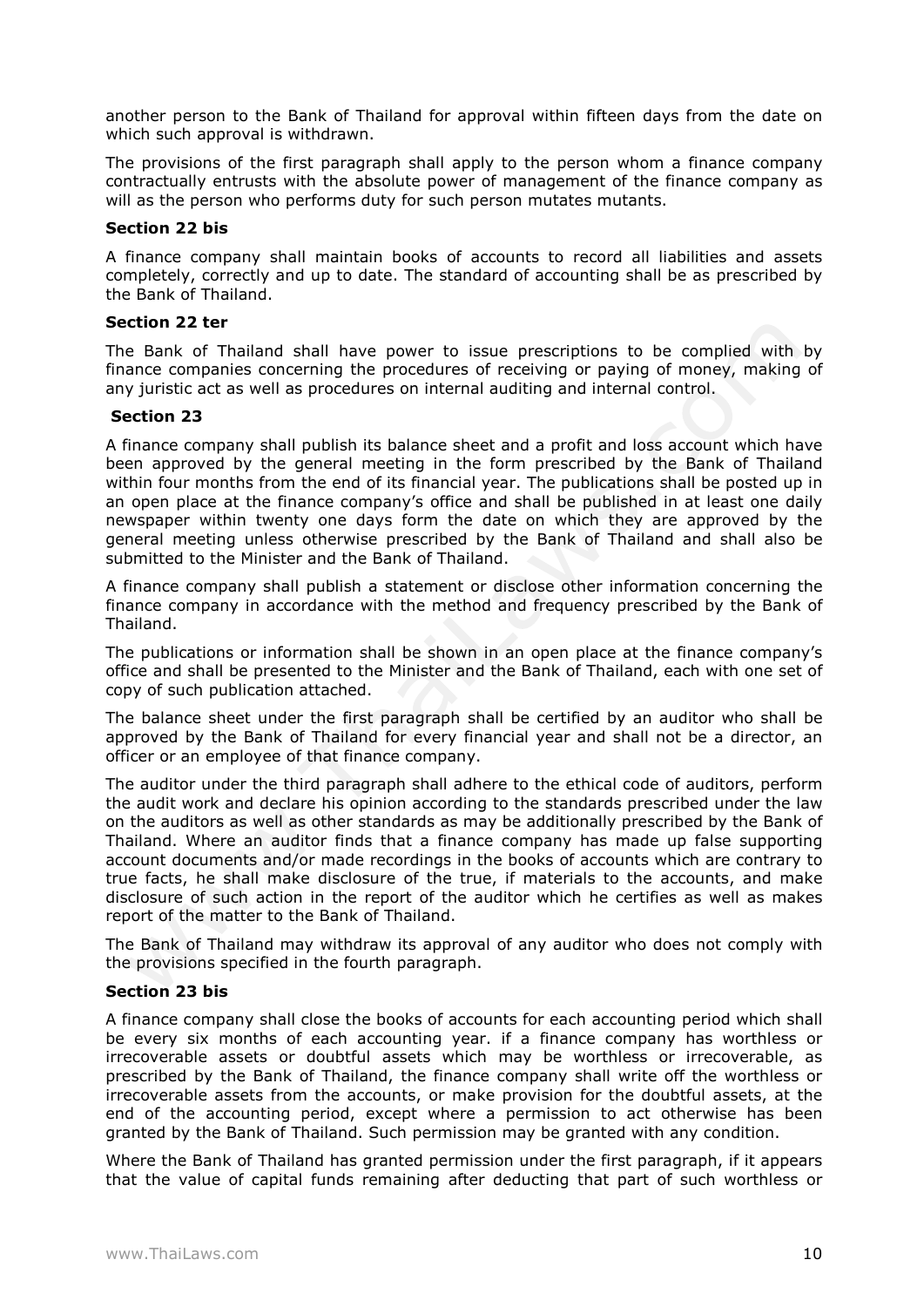irrecoverable assets which has not yet been written off from the accounts and/or that part of such doubtful assets for which no provision has yet been made, is less than the value of the capital funds required to the maintained under Section 29, the Bank of Thailand shall have power to prescribe any measure to be taken by the finance company until the worthless or irrecoverable assets concerned have been totally written off from its accounts and full provision has been made for the doubtful assets.

## **Section 23 ter**

The Minister shall have power to order the Bank of Thailand to submit reports concerning the business operation of all or any particular finance companies which shall contain any information and be of any period of time as prescribed, and may also require an explanation to clarify or amplify such reports.

## **Section 24**

The Bank of Thailand may require any finance company to submit reports or present any document periodically or occasionally as prescribed by the Bank of Thailand and may also require an explanation to clarify or amplify such documents or reports.

The reports and documents submitted or presented or the explanations given under the first paragraph shall be completes and accurate.

## **Section 25**

Upon the request of a competent officer, a finance company shall cause its directors, officers, employees or auditors to testify or produce books of accounts, documents and other evidence relating to its affairs as required by the competent officer.

# **Section 26**

There the Bank of Thailand considers that a finance company:

- (1) does not keep its books of accounts in orderly manner or reasonably upto date;
- (2) sets an inappropriate match in maturity of money borrowed from the public and repayment of loans or investments; or
- (3) lends money to or invests funds in an enterprise in which such finance company, and of its directors, managers, or officers or persons with power of management of such finance company has certain interest, or lends money to a shareholder of such finance company in an excessive amount or with unusually special conditions or provisions;
- (4) has done or failed to do any act such that may cause damage to the public in general as follows:
	- (a) frequently fails to maintain liquid assets at the prescribed ratio;
	- (b) lends money in excess of the prescribed ratio and/or without security in a large amount;
	- (c) fails to write off from the account worthless or irrecoverable assets in such amount which will adversely affect the condition of the finance company;
	- (d) fails to make provision for doubtful assets, in such amount which will adversely affect the condition of the finance company;
	- (e) violates or fails to do any act in accordance with the prescriptions prescribed by the Bank of Thailand with the approval of the Minister; the Bank of Thailand shall have power to order such finance company to rectify the said acts or to take or to omit actions as deemed appropriate by the Bank of Thailand within the prescribed period of time.

If the finance company does not comply with the order of the Bank of Thailand issued in the case of Sub-Section (4), the Bank of Thailand shall report to the Minister and the Minister shall have power to order such company to be placed under control or order the withdrawal of its license. The provision of the Chapter V shall be applied *mutatis mutandis*.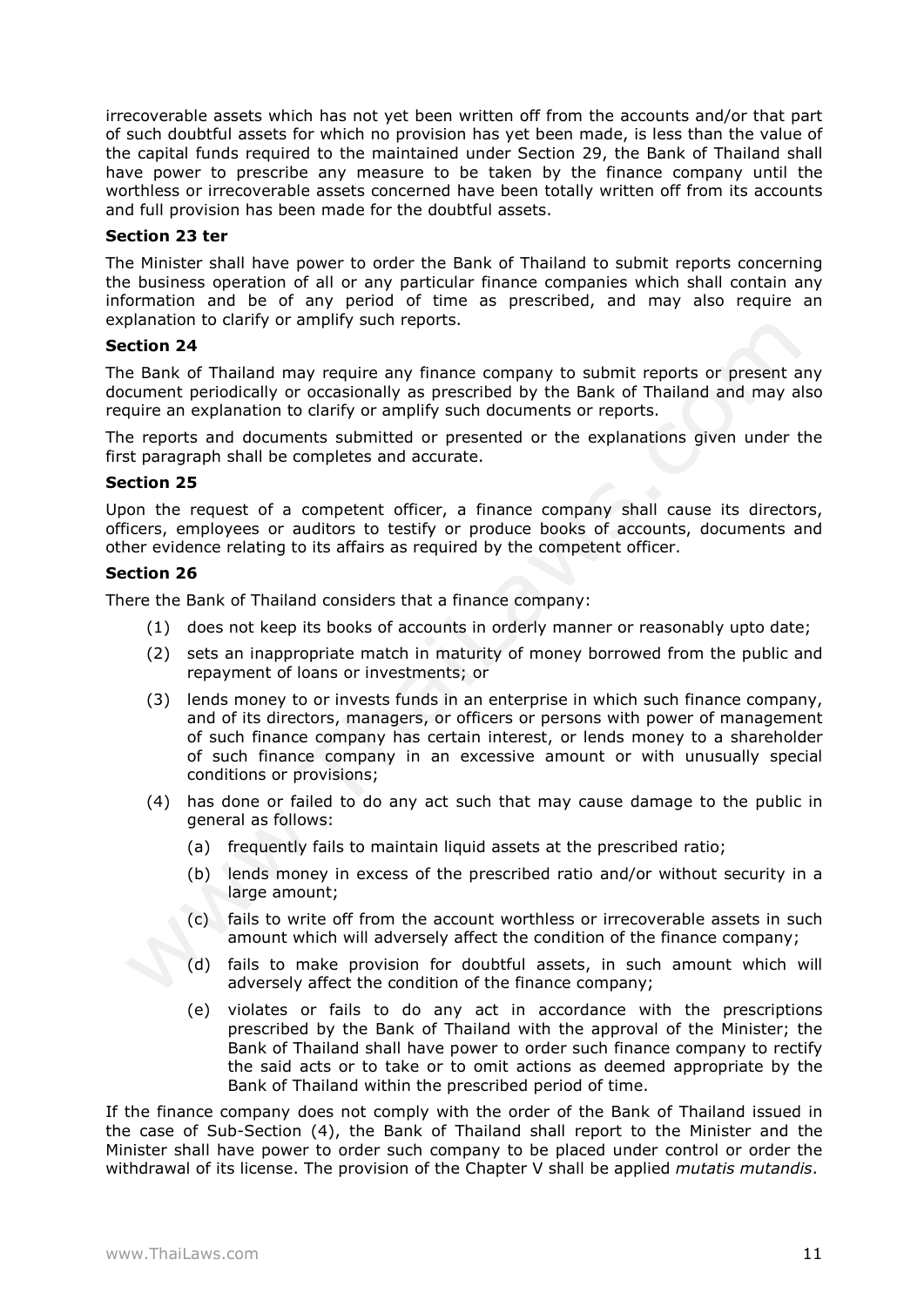## **Section 26 bis**

Where a finance company has incurred losses to the extent which its capital funds has been reduced to three-fourths of its paid up capital, whether such fact has been found by the finance company itself or as the result of an audit undertaken by the auditor, or the examination conducted by the Bank of Thailand, the finance company shall no longer borrow or receive money from the public unless prior approval has been granted by the Bank of Thailand. In granting such approval, the Bank of Thailand may prescribe any condition concerning the lending money, the making investment or any other matter.

If the losses under the first paragraph are to the extent that its capital funds has been reduced to half of its paid-up capital or less, the finance company shall submit a project for rectification of its condition and operation to the Bank of Thailand for approval within fourteen days from the date that the finance company or the auditor finds such fact, or the date on which the Bank of Thailand notifies the finance company of such fact. In granting such approval, the Bank of Thailand may also prescribe any dateline or any condition, and shall notify the finance company without delay.

If the Bank of Thailand does not approve the project under the second paragraph, the finance company may appeal to the Minister within fourteen days from the date of receiving of the decision. The decision of the Minister shall be final.

The finance company that incurred losses pursuant to the second paragraph shall immediately cease operation until the Bank of Thailand approves the project for rectification of its condition and operation, or until the Minister has made a decision allowing the finance company to proceed as outlined in the project, unless permission of the Bank of Thailand to undertake any part of its operation is granted.

Where a finance company has to reduce or increase its capital or amalgamate or merge its business with another company according to the project approved under the second paragraph or the decision under the third paragraph, the provisions of this Act which requires it to be a limited public company, the prescription of the minimum amount of registered capital and paid-up capital of a finance company, Section 1225, Section 1226 and Section 1240 of the Civil and Commercial Code and Section 154 and Section 167 of the Public Company Limited Act, B.E. 2521, as the case may be, shall not apply.

## **Section 26 ter**

Any finance company that suspends repayment of its due obligations shall immediately notify the Minister and the Bank of Thailand, and shall not transact any business unless an authorization in writing is granted by the Minister. The finance company shall, within seven days from the date of such suspension, submit an additional report stating the reasons of the suspension of repayment in detail.

Where the Minister has received the notification under the first paragraph, the Minister shall have power to appoint competent officers to make an investigation thereof, and upon receipt of the investigation report there from, the Minister is empowered to order such finance company to be placed under control or order the withdrawal of its license as he deems appropriate. The provisions of the Chapter V shall be applied *mutatis mutandis*.

## **Section 26 quarter**

For the purpose of rectifying the condition or operation of a company or maintaining the financial stability or financial institution system, the Minister with the recommendation of the Bank of Thailand shall have power to order such finance company to suspend its operation entirely or partially for a temporary period of time as prescribed, and in such case. The Minister may also prescribe rules, procedures and conditions.

## **Section 27**

The Bank of Thailand, with the approval of the Minister, has power to require that a finance company, in borrowing or receiving money from the public, complies with the prescriptions regulating the following matters:

(1) the Minimum amount of money;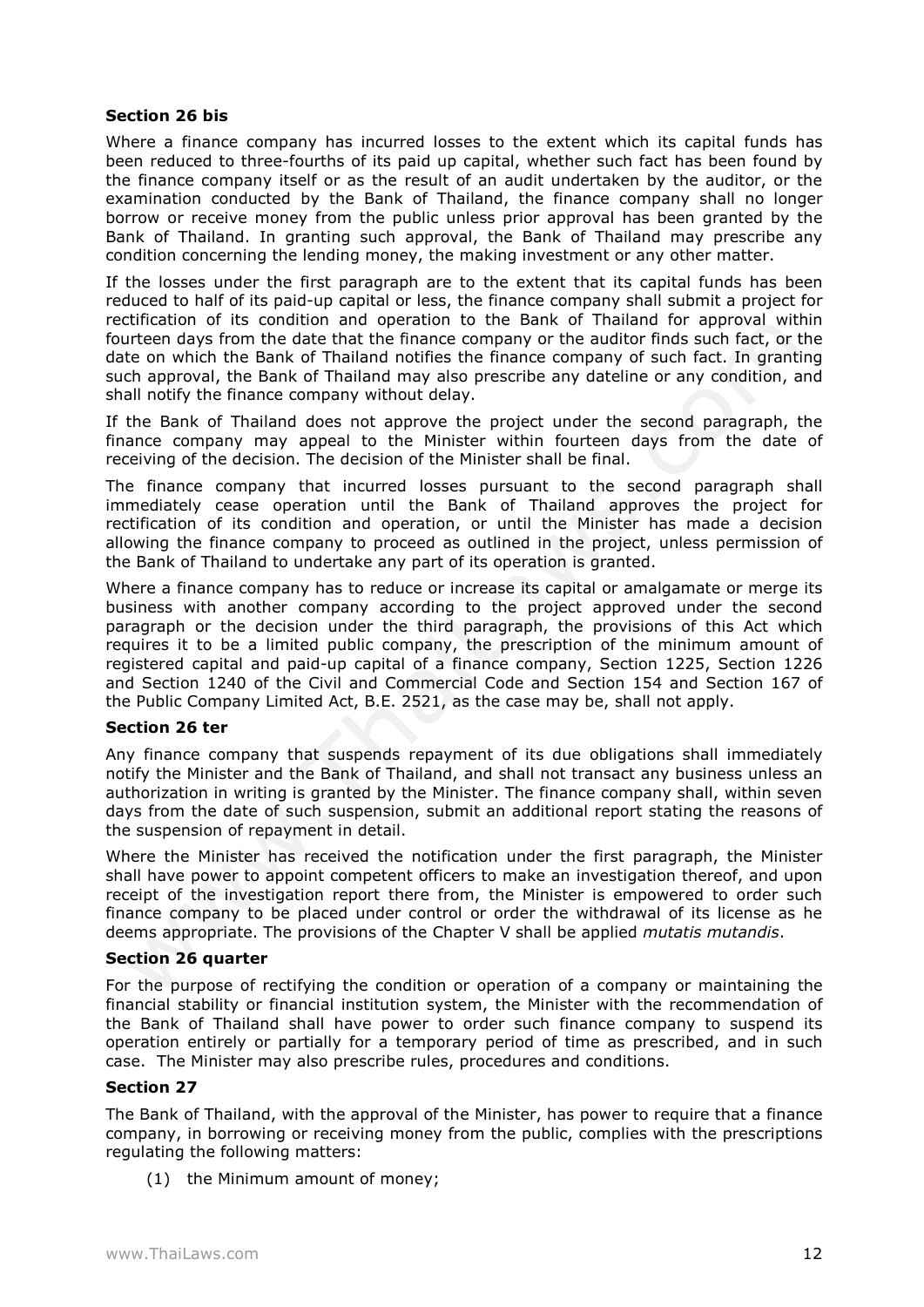- (2) the period of time for repayment;
- (3) the rules and procedures in borrowing or receiving money form the public.

The prescriptions under this Section may be made according to any type of finance business, and type of enterprises or any type of persons.

# **Section 27 bis**

A finance company may accept deposits of money subject to withdrawal at the end of a specified period by issuing a certificate of deposit. A certificate of deposit shall contain the following particulars:

- (1) the designation of it as a certificate of deposit;
- (2) the name of the finance company which draws the certificate of deposit;
- (3) the date on which the certificate of deposit is issued;
- (4) the province where the certificate of deposit is issued;
- (5) an unconditional agreement to pay a sum certain in money including interest (if any);
- (6) a day of maturity;
- (7) the place of payment;
- (8) the name of the depositor, or a mention that it is payable to bearer;
- (9) the signature of the person authorized to sign on behalf of the finance company which issues the certificate of deposit.

## **Section 27 ter**

The provisions of the Civil and Commercial Code: Section 899 to Section 907, Section 911, Section 913 (1) and (2), Section 914 to Section 916, the first and the third paragraph of Section 917, Section 918 to Section 922, Section 925, Section 926, Section 938 to Section 942, Section 945, Section 946, Section 948,Section 949, Section 959, Section 967, Section 971, Section 973, Section 986, Section 994 to Section 1000, Section 1006 to Section 1008, Section 1010 and Section 1011, shall apply to the certificate of deposit *mutatis mutandis*.

## **Section 28**

A Finance company shall maintain liquid assets in proportion to the money borrowed or received from the public to which the finance company is under an obligation to make repayment at not less than the ratio prescribed by the Bank of Thailand with the approval of the Minister.

The prescription of the proportion under the first paragraph may relate to any type of persons from which the finance company has borrowed or received money.

Liquid assets shall be those assets as prescribed by the Bank of Thailand.

In prescribing the liquid assets to be maintained, the Bank of Thailand may specify a ratio of one type of liquid assets in relation to other types of liquid assets, or a ratio to be applied to each type of finance business.

The Bank of Thailand may prescribe that the calculation of such liquid assets, or a ratio to be applied to each type of finance business.

The Bank of Thailand may prescribe that the calculation of such liquid assets be based on an average over any period of time.

## **Section 29**

A Finance company shall maintain its capital funds in proportion to its assets, liabilities or contingent liabilities in accordance with the rules, procedures and conditions prescribed by the Bank of Thailand with the approval of the Minister.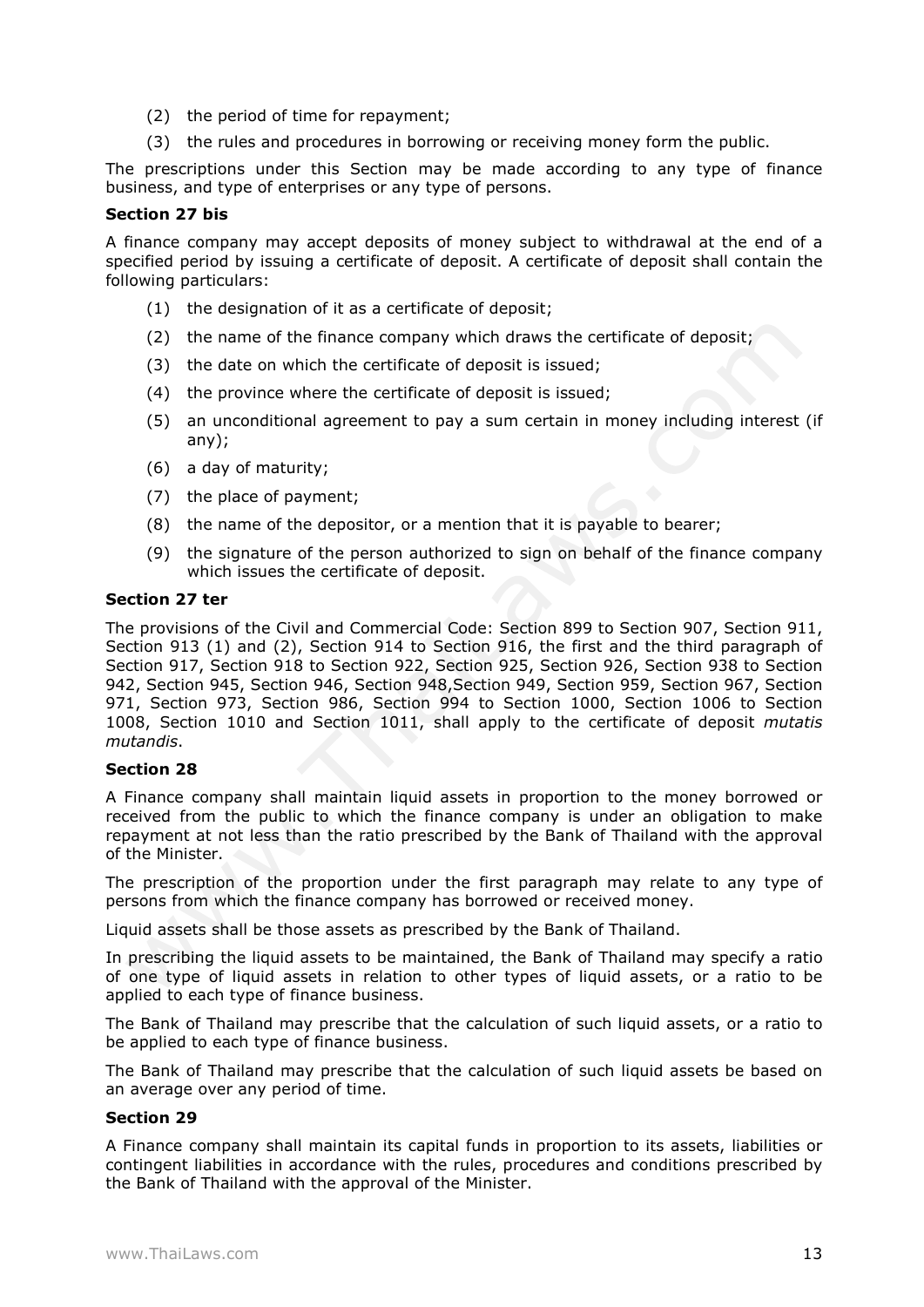## **Section 29 bis**

A finance company shall maintain its registered capital and its paid up capital in assets in accordance with the type, the procedure and the condition as prescribed by the Bank of Thailand with the approval of the Minister.

# **Section 30**

The Bank of Thailand with the approval of the Minister shall have power to issue prescriptions to be complied with by finance companies concerning the following matters;

- (1) interests or discounts payable by a finance company in borrowing or receiving money from the public;
- (2) interests or discounts chargeable by a finance company;
- (3) service charges which may be demanded by a finance company;
- (4) benefits which may be demanded by a finance company in letting goods on hirepurchase;
- (5) security in the form of property which shall be demanded by a finance company.

Any and all the monies, properties or other thing whose value can be assessed in term of money which any person receives from a finance company or an officer or employee of a finance company in the course of the company's borrowing or receiving money, or which a finance company or an officer or employee of a finance company receive in the course of the carrying on of such business of the company, shall be regarded as interests or discounts, service charges of benefits under the provisions of  $(1)$ ,  $(2)$ ,  $(3)$  or  $(4)$  as the case may be, provided that service charges under (3) shall not be regarded as interests or discounts chargeable by a finance company under (2).

The prescriptions under this Section may relate to any type of finance business or any type of borrowing or receiving money from the public or any type of enterprises, or may specify the method of calculation and the period of time for payment of collection of payment.

# **Section 31**

The Bank of Thailand with the approval of the Minister shall have power to require that finance companies comply with the following prescriptions concerning hire-purchases engaged in by finance companies which undertake the business of finance for disposition and consumption or the business of finance for housing:

- (1) the amount of first payment and subsequent installments to be in certain proportion to the total amount of money under each hire-purchase;
- (2) the duration of hire-purchase;
- (3) the procedure for making payment;
- (4) the condition for the forfeiture of money already received and the repossession of property under hire-purchase;
- (5) the method of disclosing the benefits accrued to the finance companies.

## **Section 32**

For the purpose of national development or rectification of any adverse economic condition, the Bank of Thailand with the approval of the Minister shall have power to require that a finance company complies with the prescriptions regulating the following matters:

- (1) the lending of money to any type of enterprises at not less than a prescribed rate;
- (2) the maximum amount of money which a finance company may lend to, or may accept or give avail to bills arising from any type of enterprises, or the maximum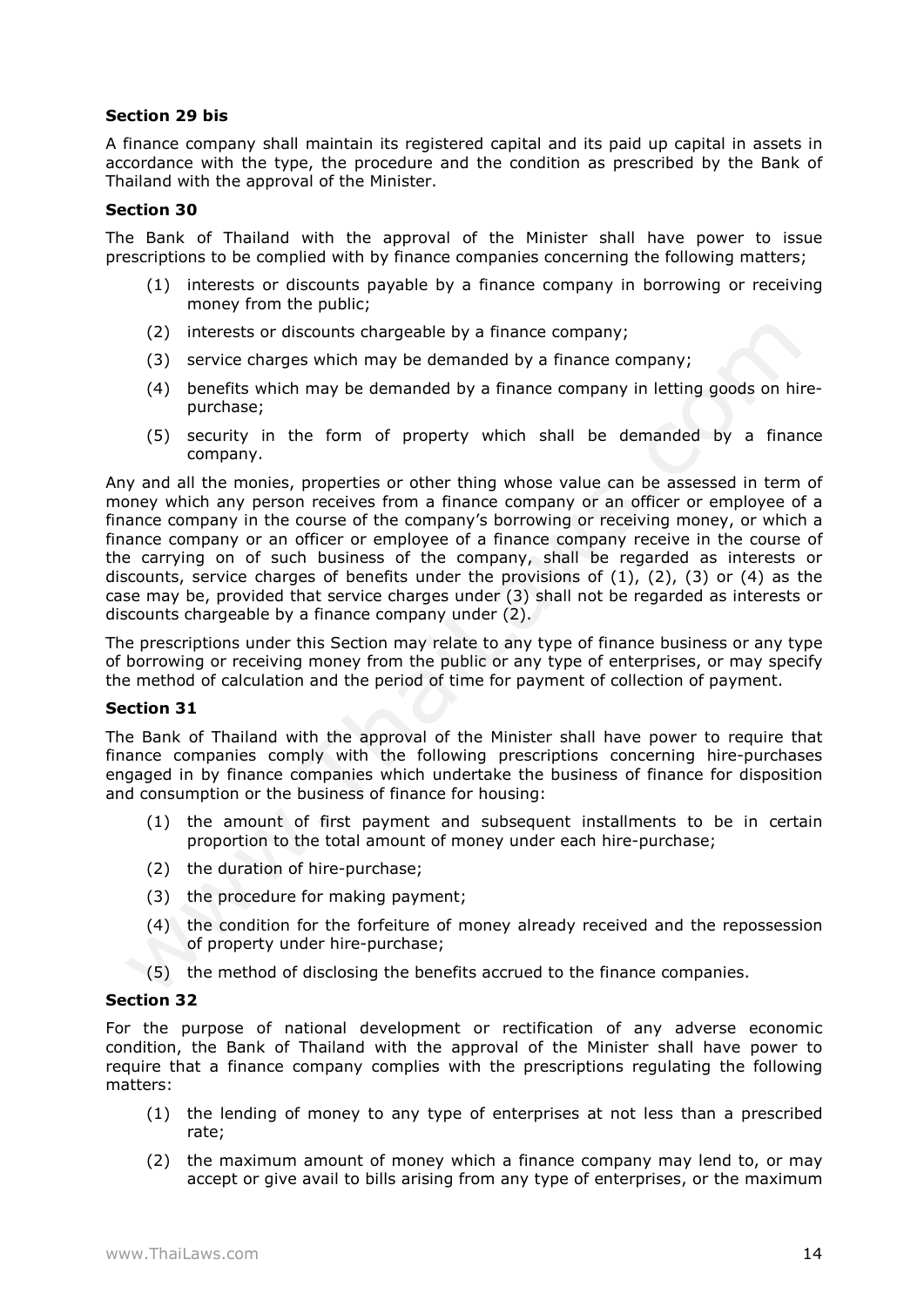amount of money in which a finance company may make hire-purchase agreements;

(3) the maximum amount of money for which a finance company may make hirepurchase agreements for any type of immovable or movable property and/or lend to persons carrying on hire-purchase business of such type of immovable or movable property.

#### **Section 33**

The rates prescribed under Section 32 (1) shall be in proportion to the total amount of money which a finance company has borrowed and received from the public at any time, and such rates prescribed shall not altogether amount to more than twenty percent of the said total amount of money.

The maximum amount of money prescribed under Section 32 (2) may be in proportion to the total amount of money which a finance company has lent and/or which a finance company has accepted and given avail to bills, or the total amount of money for which a finance company has made hire-purchase agreements, and which is still outstanding a any time, or in proportion to the capital funds of a finance company or to the total amount of money which a finance company has borrowed and received from the public at any time.

The maximum amount of money prescribed under Section 32 (3) may be in proportion to the total amount of money which a finance company has made hire-purchase agreements and/or which a finance company has lent to persons carrying on the business of letting property amount of money for which a finance company has made hire-purchase agreements for such type of immovable or movable property and/or has lent to persons carrying on the business of letting such type of immovable or movable property on hirepurchase agreements and which is still outstanding on a specified date, or in proportion to the capital funds of a finance company.

## **Section 34**

A Finance company must comply with the rules and procedures prescribed by the Bank of Thailand with the approval of the Minister regulation the following matters:

- (1) the making of investment in securities to be owned by the finance company itself;
- (2) the lending of money for the purchase of securities or against securities.

## **Section 35**

No finance company shall lend money, invest in the business of any person, undertake contingent liabilities or pay money under contingent liabilities for any person, either one or several transactions in combination, at the end of any one day in excess of the amount of money or the ratio to all capital funds or any or several types of capital funds stipulated in the rules, procedures and conditions prescribed by the Bank of Thailand with the approval of the Minister, except with the permission of the Bank of Thailand. Such permission may be granted with any condition.

Lending of money or investing in the business of the following person or partnership, or undertaking contingent liabilities or paying money under contingent liabilities for the following person or partnership, shall be deemed to be lending of money, investing, undertaking Contingent liabilities or paying money under contingent liabilities for the person under the first paragraph:

- (1) the spouse of the person under the first paragraph;
- (2) a minor child of the person under the first paragraph;
- (3) an ordinary partnership in which the person under the first paragraph or the person under (1) or (2) is a partner;
- (4) a limited partnership in which the person under the first paragraph or the person under  $(1)$ ,  $(2)$  or  $(3)$  is a partner with unlimited liability or in which one or more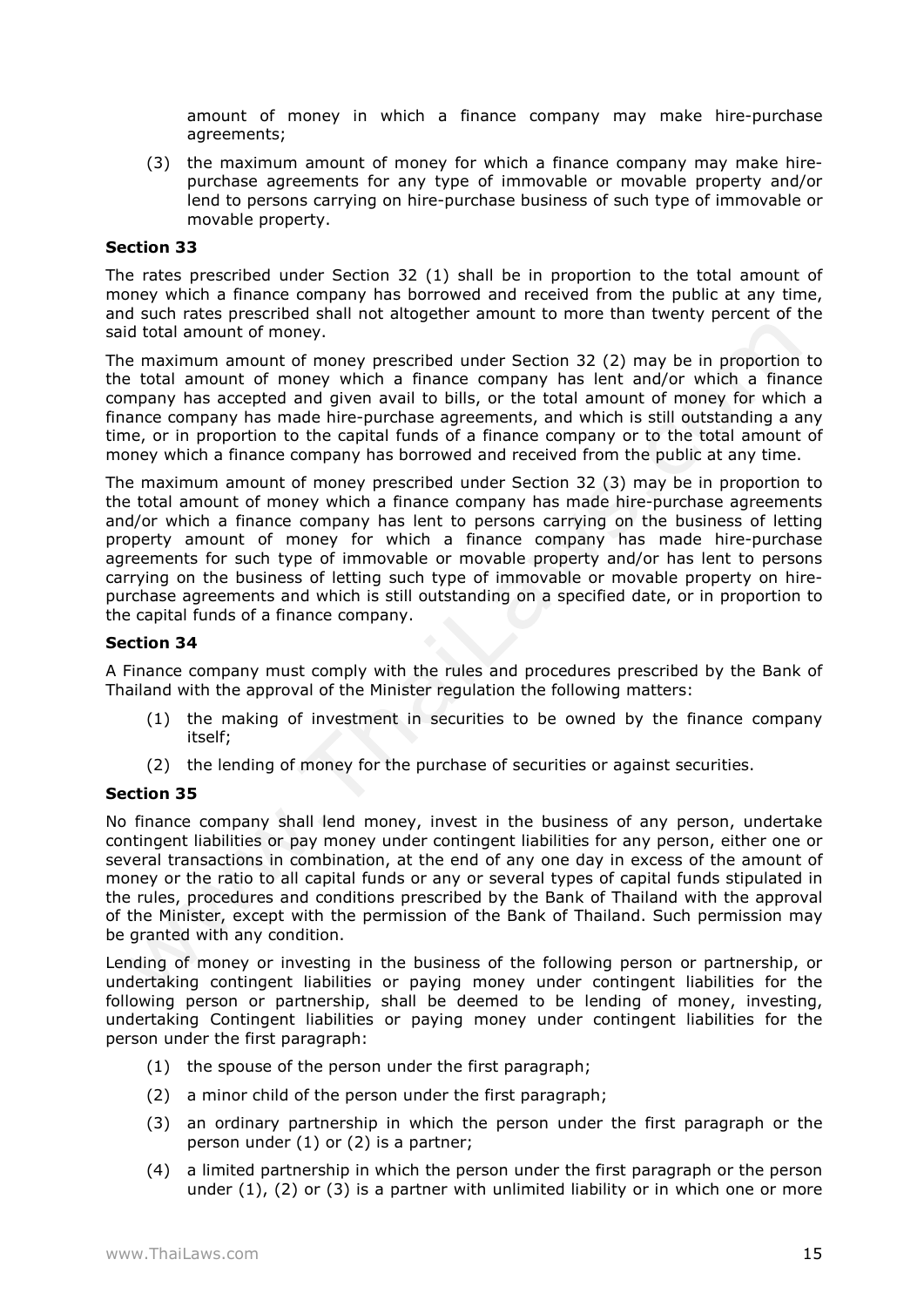of such persons is a partner or are partners with limited liability in an aggregate amount exceeding thirty per cent of the total capital of such limited partnership;

(5) a limited company in which the person under the first paragraph or the person under (1) or (2) or the partnership under (3) or (4) holds shares, separately or in combination, in an aggregate amount exceeding thirty per cent of the total amount of such limited company's shares sold.

In the cases of lending of money, undertaking contingent liabilities or paying money under contingent liabilities under the first paragraph, if the person under the first paragraph is a partnership or a limited company, the amount of money to be lent, undertaken contingent liabilities or paid under contingent liabilities shall not, in an aggregate amount, exceed the ratio to capital or capital funds of such person as prescribed by the Bank of Thailand, except with the permission of the Bank of Thailand. In granting such permission, the Bank of Thailand may grant it only in relation to some type of finance business and may also prescribe any condition.

The prescriptions under this Section may relate to each type of finance business.

## **Section 36**

The provisions of Section 35 shall not apply in the case where a finance company:

- (a) lends money or makes investment by buying Thai Government securities of other securities prescribed by the Bank of Thailand;
- (b) lends money on the security of Thai Government securities or other property prescribed by the Bank of Thailand, but only to the extent of the amount not exceeding the Value of the security. In computation of the value of the security, if the security is value; if the security is in the form of other securities or other property, the value to be computed shall be the market value, but if there is no market value, the value to be computed shall be as prescribed by the Bank of Thailand.

## **Section 37**

A Finance company shall open its office to the public for business during the working hours and close its office on the holidays as prescribed by the Bank of Thailand, unless permission has been granted by the Bank of Thailand to open or close its office any other hours or days. Such permission may be granted with any condition to be complied with.

## **Section 38**

The prescriptions under Section 20 (2) (c) and (11), Section 27, Section 28, Section 29, Section 30, Section 31, Section 32, Section 34, Section 35, Section 36 and Section 37, prescription of condition in the permissions granted, shall be published in the Government Gazette.

## **CHAPTER 3**

#### **Securities Companies**

## **Section 39 to Section 49**

-Repealed-

## **CHAPTER 4**

#### **Credit Foncier Companies**

## **Section 50**

No person other than a credit foncier company shall engage in credit foncier business.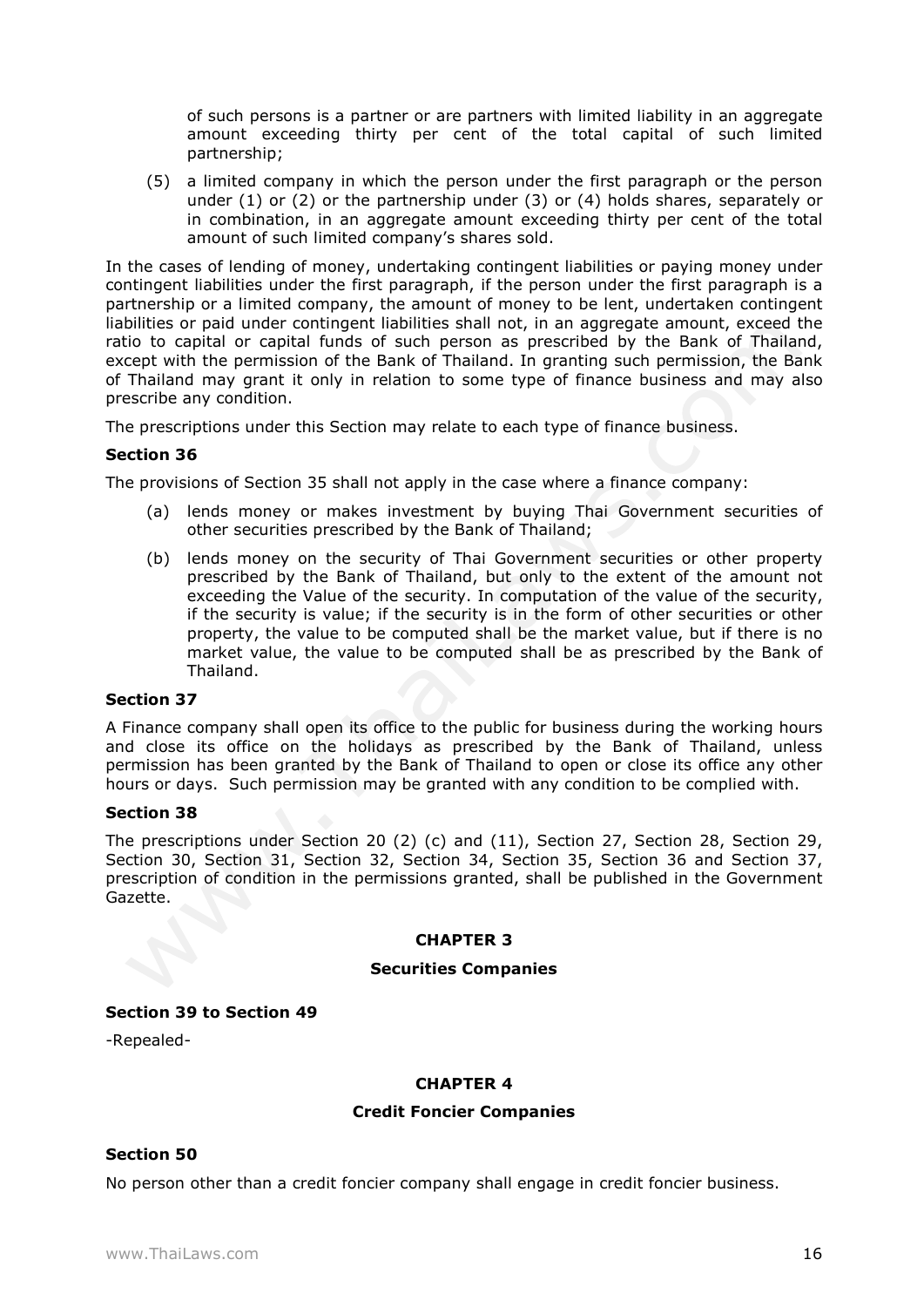A credit foncier company shall use a name which includes the words "credit foncier company" at the beginning and the word "limited" at the end.

#### **Section 52**

No person other than a credit foncier company shall, in the conduct of its business, make use of the name of description of a "credit foncier company" or any other word or words having the same meaning.

## **Section 53**

A credit foncier company shall have a registered capital and a paid-up capital in such amounts as prescribed by the Minister each of which amounts shall not be less than thirty million Baht.

## **Section 54**

No credit foncier company shall:

- (1) reduce or increase its capital without an authorization of the Minister, such authorization may be granted with any condition as the Minister may prescribe;
- (2) lend money except on the security of property as a first mortgage;
- (3) lend money to any of its directors, and the provisions of the second paragraph of Section 20 (7) shall apply mutates mutandis;
- (4) engage in any business other than the type of credit foncier business authorized, except with an authorization of the Minister; such authorization may be granted with any condition as the Minister may prescribe.

The letting to the public under a hire-purchase agreement of an immovable property for which ownership has been transferred from the seller of such immovable property after another person has agreed to hire-purchase such property, as well as the letting under a hire-purchase agreement of an immovable property of which a credit foncier company has taken repossession as a result of a breach of contract by the hirepurchaser, may be undertaken by a credit foncier company in accordance with the rules, procedures and conditions prescribed by the Bank of Thailand with the approval of the Minister; such prescription shall be published in the Government Gazette;

- (5) purchase or hold immovable properties except:
	- (a) those for use reasonably as premises of the business of the credit foncier company or as places of residence or welfare facility for its officers or employees as permitted by the Bank of Thailand;
	- (b) those acquired by a credit foncier company as result of the purchase of an immovable property mortgaged to the credit foncier company at an auction conducted pursuant to an order of a court or an official receiver or the transfer of an immovable property for a debt settlement, but such immovable properties shall be disposed of within five years from the date of passing of ownership of such immovable properties to the credit foncier company or with such longer period of time as permitted by the Bank of Thailand;
	- (c) those of which the ownership has been transferred to a credit foncier company for the purpose of letting them under hire-purchase agreements in accordance with the second paragraph of (4); after the hire-purchased have been made, the credit foncier company may not subject such immovable properties to mortgages or to any property rights, except with the permission of the Bank of Thailand;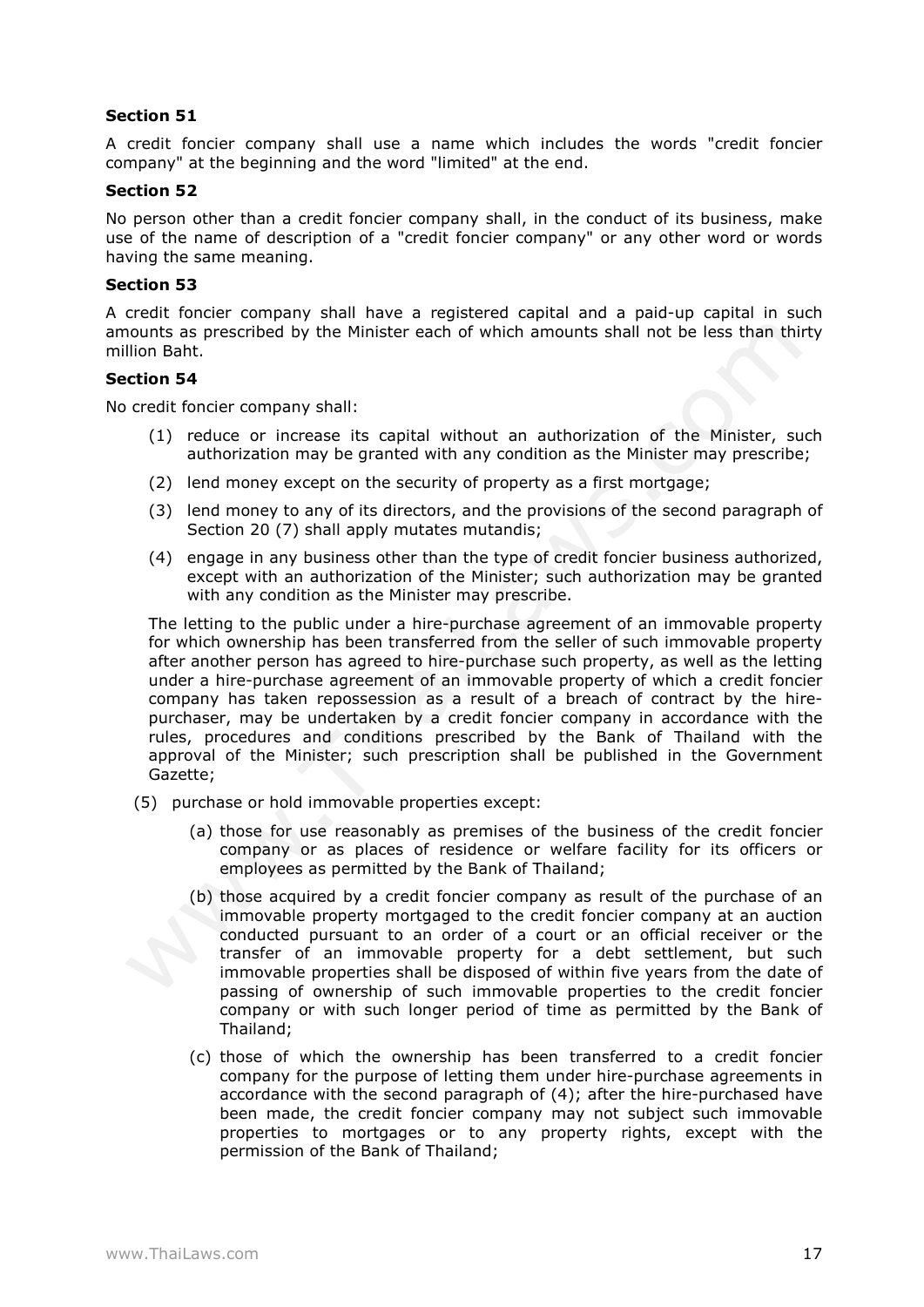- (d) those acquired by a credit foncier company as a result of agreements for sale with the right of redemption, but such immovable properties shall be disposed of within five years after the periods of redemption on such immovable properties have expired under the terms of the agreements or under the provisions of law, as the case may be, or within a longer period of time as permitted by the Bank of Thailand;
- (5) The permission under (a), (b), (c) or (d) may be granted with any condition as the Bank of Thailand may prescribe;
- (6) purchase or hold shares of any limited company in an amount exceeding ten per cent of the total amount of such company's shares sold or purchase or hold shares or debentures at an aggregate value, separately or in combination exceeding twenty per cent of the capital funds of the credit foncier company, unless permitted by the Bank of Thailand; such permission ma be granted with any condition to be complied with;
- (7) procure funds from the public unless through the issuance of debentures or the borrowing of money repayable within a minimum period of one year in accordance with the rules and procedures concerning the borrowing, the repayment and the minimum amount of money as prescribed by the Bank of Thailand with the approval of the Minister; such prescription shall be published in the Government Gazette;
- (8) change the location of its head office or branch office without permission of the Bank of Thailand; which permission may be granted with any condition as the Bank of Thailand may prescribe;
- (9) advertise its business unless such advertisement is carried out in accordance with the rules, procedures and conditions prescribed by the Notification of the Bank of Thailand in the Government Gazette.

In an agreement by which a credit foncier company lends money on a mortgage, there shall be a provision reserving the absolute right of the borrower to repay all or part of the money before the times specified in the agreement. In such case, the credit foncier company may demand compensation at a rate not exceeding that prescribed by the Bank of Thailand with the approval of the Minister.

In an agreement by which a credit foncier company lets an immovable property under hire-purchase term, there shall be a provision reserving the absolute right of the hirepurchased to pay the entire hire-purchase price before the time specified in the agreement. In such case, the credit foncier company shall reduce the hire-purchase price at the rate prescribed by the Bank of Thailand with the approval of the Minister.

The prescription under this Section may include a condition to be complied with and shall be published in the Government Gazette.

## **Section 56**

The provisions of the second and the third paragraphs of Section 14, Section 15, Section 16, Section 17, Section 18, Section 19, Section 20, (13), Section 21, Section 22, Section 22 bis, Section 22 ter, Section 23, Section 23 bis, Section 23 ter, Section 24, Section 25, Section 26, Section 26 bis, Section 26 ter, Section 26 quarter, Section 28, Section 29, Section 29 bis, Section 30, Section 31, Section 32, Section 33,Section 35 , Section 36, Section 37 and Section 38 shall apply to credit foncier companies *mutatis mutandis*.

## **CHAPTER 5**

## **Supervision of Companies, Revocation of Licenses,**

## **and Dissolution of Companies**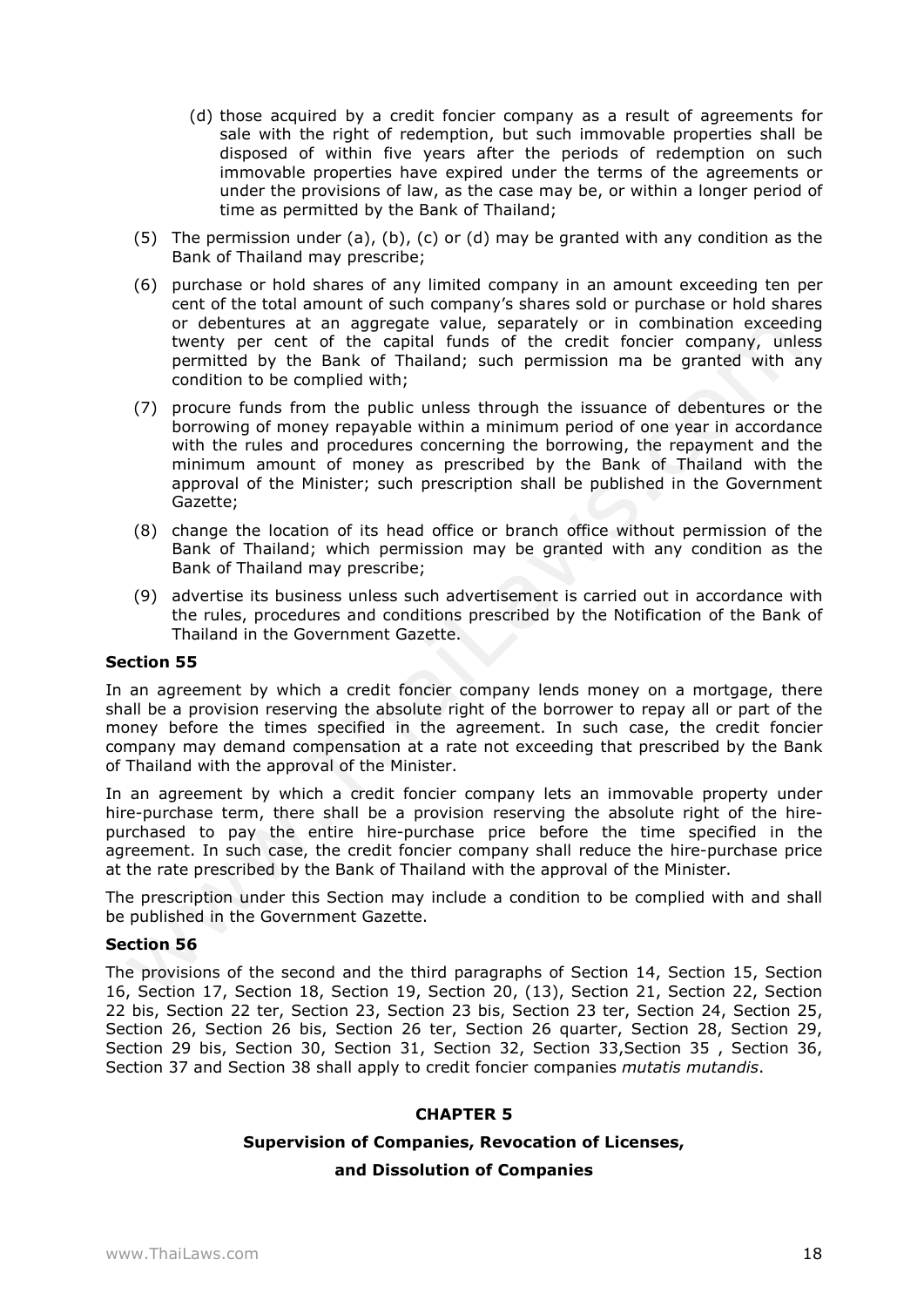Where there is evidence that the condition or operation of any company is such that damage may be caused to the public interest, the Bank of Thailand shall have power to order such company to rectify the condition or operation within the period of time prescribed by the Bank of Thailand. In such case the Bank of Thailand may also order such company to increase or reduce its capital.

In the event the Minister deems that the condition or operation of any company is such that serious damage may be caused to the public interest, the Minister shall have power to order such company to be placed under control or order the withdrawal of its license. However, in the case where the company has taken measures to rectify its administration or has taken any other action in accordance with the recommendation of the Minister within the period of time specified by the Minister, the Minister may postpone ordering control of the company or withdrawal of its license, and in such case the Minister may also prescribe any condition to be complied with by the company for the purpose of rectifying the condition or operation of the company.

In the event the Minister orders control over any company under the second paragraph, the Minister shall have power to order such company to suspend its business operations entirely or partially for a temporary period as prescribed by the Minister.

#### **Section 57 bis**

Where there is evidence that the condition or operation of any company is such that damage may be caused to the public interest, or where the directors, managers or persons responsible for the operation of any company fail to comply with the order of the Bank of Thailand under the first paragraph of Section 57 or Section 57 ter, the Bank of Thailand shall have power to order such company to remove its directors, managers or persons responsible for its operation who having caused such condition or operation of the company. If the Bank of Thailand orders the removal of any person, such company shall, with the approval of the Bank of Thailand, appoint other persons to replace the persons so removed within thirty days from the removal date.

Where a company fails to remove such persons or remover but fails to appoint other persons in their places, the Bank of Thailand with the approval of the Minister shall have power to issue the following orders:

- (1) removal of its directors, managers or persons responsible for the operation of the company whom the company fails to remove;
- (2) appointing one more persons to replace the person removed for a period not longer than three years. The person so appointed shall be entitled to remuneration to be paid from the assets of the company as prescribed by the Minister. During the period that the persons so appointed hold office, shareholders of the company may not pass a resolution to revoke or change the orders of the Bank of Thailand.

The person removed shall no longer be involved in or manage, directly or indirectly, and affair of the company, and shall facilitate and inform facts to the person under (2) or in the manner as a competent officer may prescribe.

For the purpose of this Section, the order of the Bank of Thailand issued by virtue of this Section shall be deemed to be resolution of a shareholders' meeting under the Civil and Commercial Code or the law on limited public companies, as the case may be.

## **Section 57 ter**

In the event a company fails to increase or reduce its capital within the period of time prescribed by the Bank of Thailand under the first paragraph of Section 57, the order of the Bank of Thailand shall be deemed to be a resolution of the shareholder's meeting from the end of the prescribed period.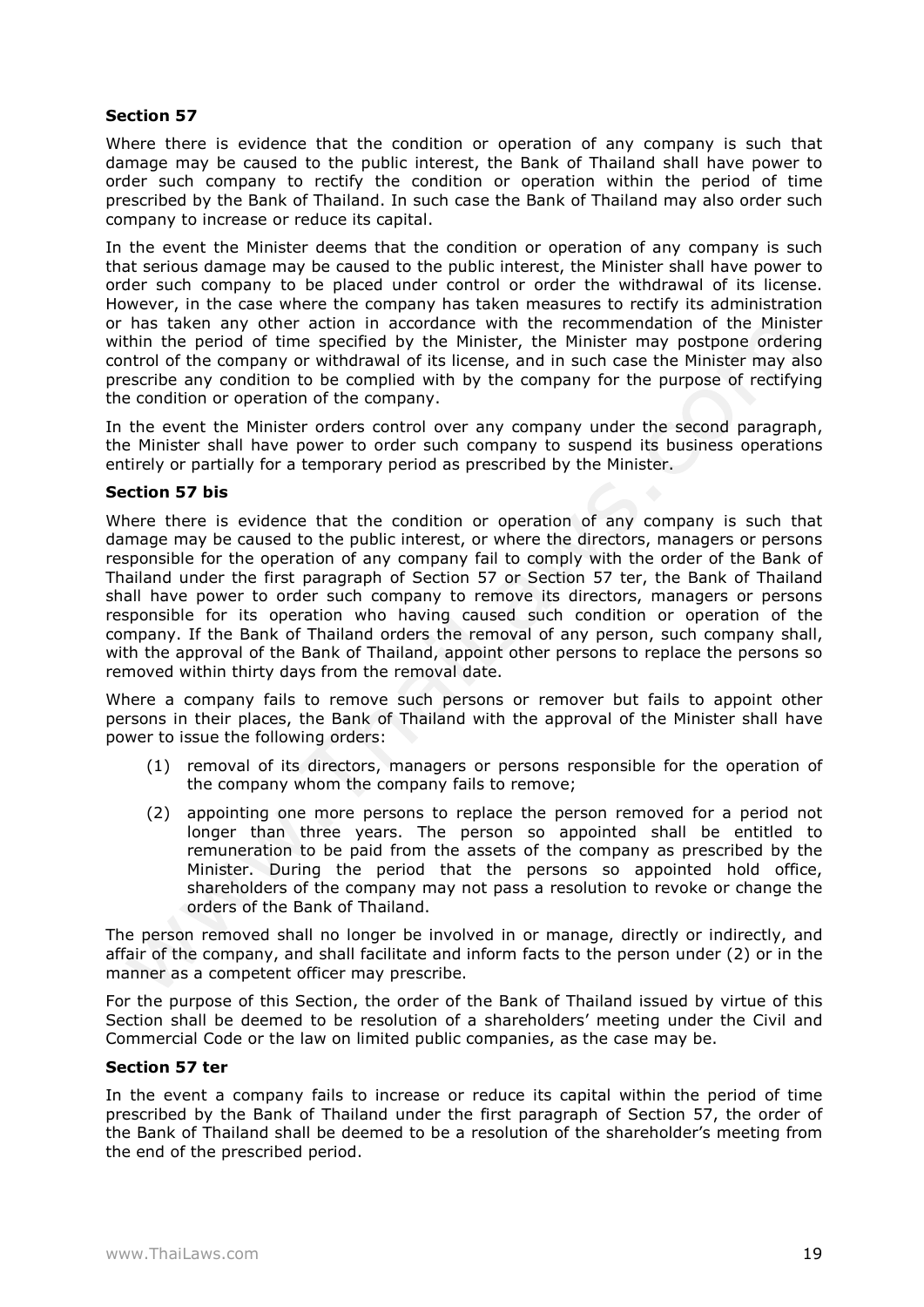Where there is an urgent need for a company to increase or reduce its capital in order to survive and carry on business, the Bank of Thailand may order the company to increase or reduce its capital immediately. Such an order is deemed to be a resolution of the shareholders' meeting.

The provisions of this Act on the minimum amount of registered capital and paid-up capital of a company and Section 1220, Section 1224, Section 1225 and Section 1226 of the Civil and Commercial Code and the second paragraph (2) of Section 149, Section 152 and Section 154 of the Public Companies Limited Act, B.E. 2521 as the case may be shall not apply to the increasing or reducing of capital under the first and second paragraph of this Section.

# **Section 58**

In ordering control of a company or withdrawal of a license under the second paragraph of Section 57, the Minister shall notify the company in writing to that effect. Copies of such order shall be posted up in an open place at the finance company's office and shall be published in the Government Gazette and in at least one daily newspaper.

## **Section 59**

In placing a company under control, the Minister shall appoint a Control Committee consisting of a chairman and not less than two other committee members. Such committee shall have the power and duty to manage the affairs of the company in all respects, and the chairman of the committee shall be the representative of that company.

In the event the chairman of the committee is unable to perform his duty, the Minister shall appoint any committee member to act in his stead.

The committee shall have power to appoint one or several control officers and to determine the power and duty of such officers.

The appointment of such committee and the appointment of a member to act in place of the chairman shall be published in the Government Gazette.

# **Section 60**

After the Minister has given notice of the order of control to a company:

- (1) the directors and employees of the company shall not conduct the business of that company any further unless authorized by the Control Committee;
- (2) the directors, officers and employees of that company shall take proper actions in order to safeguard the company's properties and interests and shall promptly report its affairs and deliver, without delay, is properties together with books of accounts, documents, seals and other evidence relation to its affairs, assets and liabilities to the Control Committee.

## **Section 61**

Where any company has been placed under control, any person in possessions of properties or documents of that company shall notify the Control Committee there of without delay.

## **Section 62**

For the purposes if Section 57 the Control Committee or an authorized control officer shall have power to order any person to testify or to produce or deliver books of accounts, documents, seals or other evidence relating to the affairs, assets and liabilities of the company placed under control.

## **Section 63**

If the Control Committee considers that a company under control is able to continue its business operation, the committee shall notify the Minister to that effect. The Minister shall then, if he deems appropriate, order that the control on the company be revoked, and shall publish such order in the Government Gazette and in at least one daily newspaper.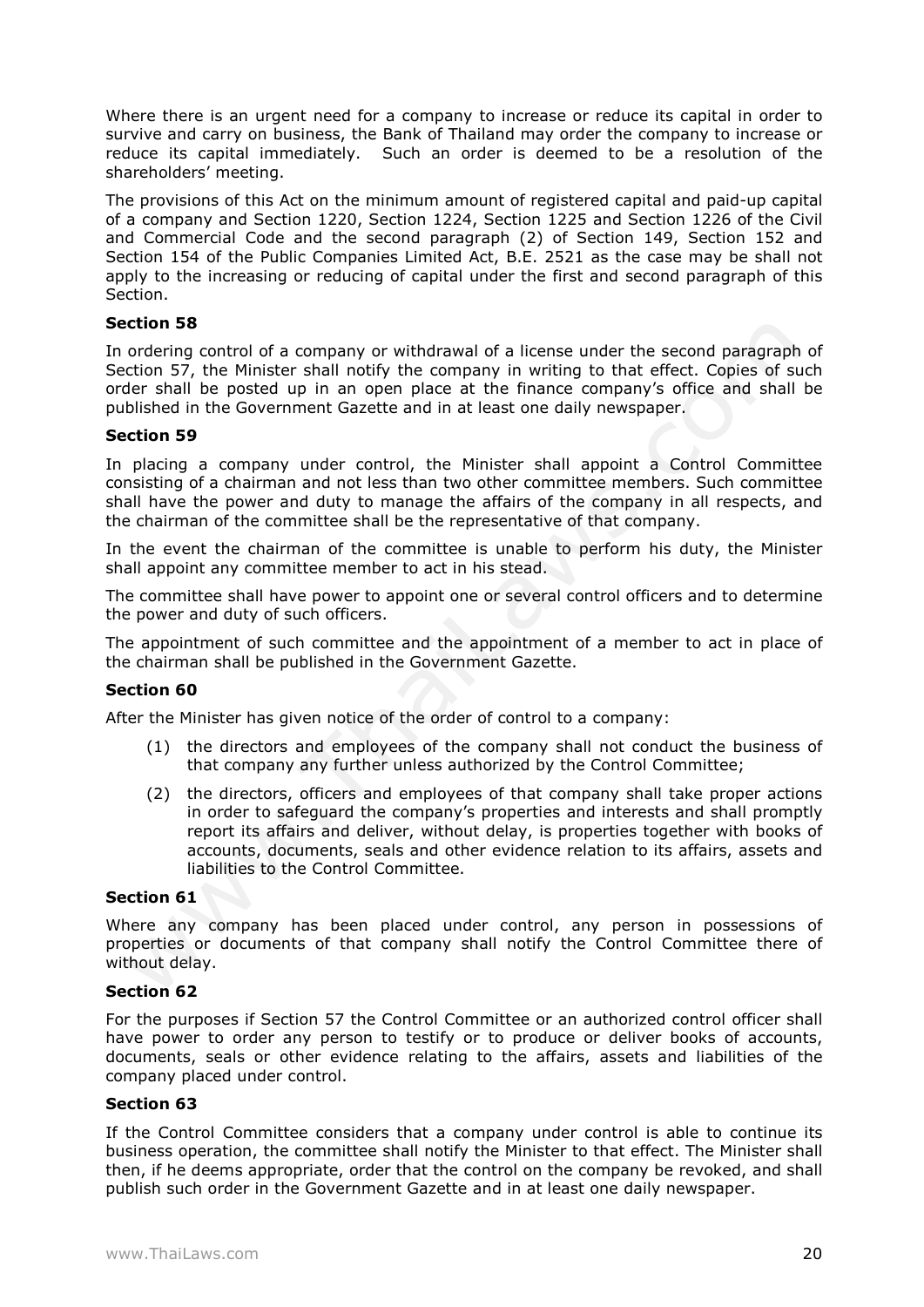If the Control Committee considers that a company under control is unable to continue its business operation, the committee shall notify the Minister to that effect. The Minister shall then, if he deems appropriate, order the withdrawal of the license of the company, and shall publish such order in the Government Gazette and in at least on daily newspaper.

# **Section 64**

In the event any company fails carry on the types of business as licensed to the extent deemed appropriate by the Minister during a period of any two consecutive years, the Minister may then order the withdrawal of the license to engage in all any type of business for which the license had been granted.

## **Section 64 bis**

In the case where the Minister orders the withdrawal of a company's license under the second paragraph of Section 57, the second paragraph of Section 63, or where the Minister orders the withdrawal of a company's license of all types of business under Section 64, such company shall be dissolved as a limited company.

# **Section 65**

Whenever any company wishes to discontinue the carrying on of the types of business for which the license has been granted, it shall apply for permission to discontinue the carrying on of such types of business from the Minister. Such permission may by granting with any condition.

## **Section 65 bis**

When any finance company or credit foncier company has incurred losses in accordance with the second paragraph of Section 26 bis, such company shall be dissolved and its license shall be deemed to be withdrawn if any of the following occurs;

- (1) the company does not submit a project for rectification of its condition and operation within the time specified under the second paragraph of Section 26 bis;
- (2) the company does not comply with the project which is approved under Section 26 bis within the time prescribed as conditioned by the Bank of Thailand;
- (3) in the case where the Bank of Thailand did not approve the project under the second paragraph of Section 26 bis, and the company does not appeal to the Minister within the time specified in the third paragraph of Section 26 bis; (4) the Minister passes a decision confirming the disapproval of the Bank of Thailand under the third paragraph of Section 26 bis.

## **Section 66**

Where a company is dissolved under Section 64 bis or Section 65 bis, it shall be liquidated, and the Minister shall appoint a liquidator therefore.

Liquidation shall be carried out in accordance with the provisions of the Civil and Commercial Code on the liquidation of limited companies or the law on limited public companies on liquidation of such limited public companies, as the case may be, except that the power and duty of the general meeting shall be the power and duty of the Minister.

## **Section 67**

Members of the Control Committee, control officers and liquidators may receive such remuneration as prescribed by the Minister.

The expenses and remuneration incurred in the control or liquidation of a company shall be paid from the assets of the company.

## **CHAPTER 6**

## **Competent Officer**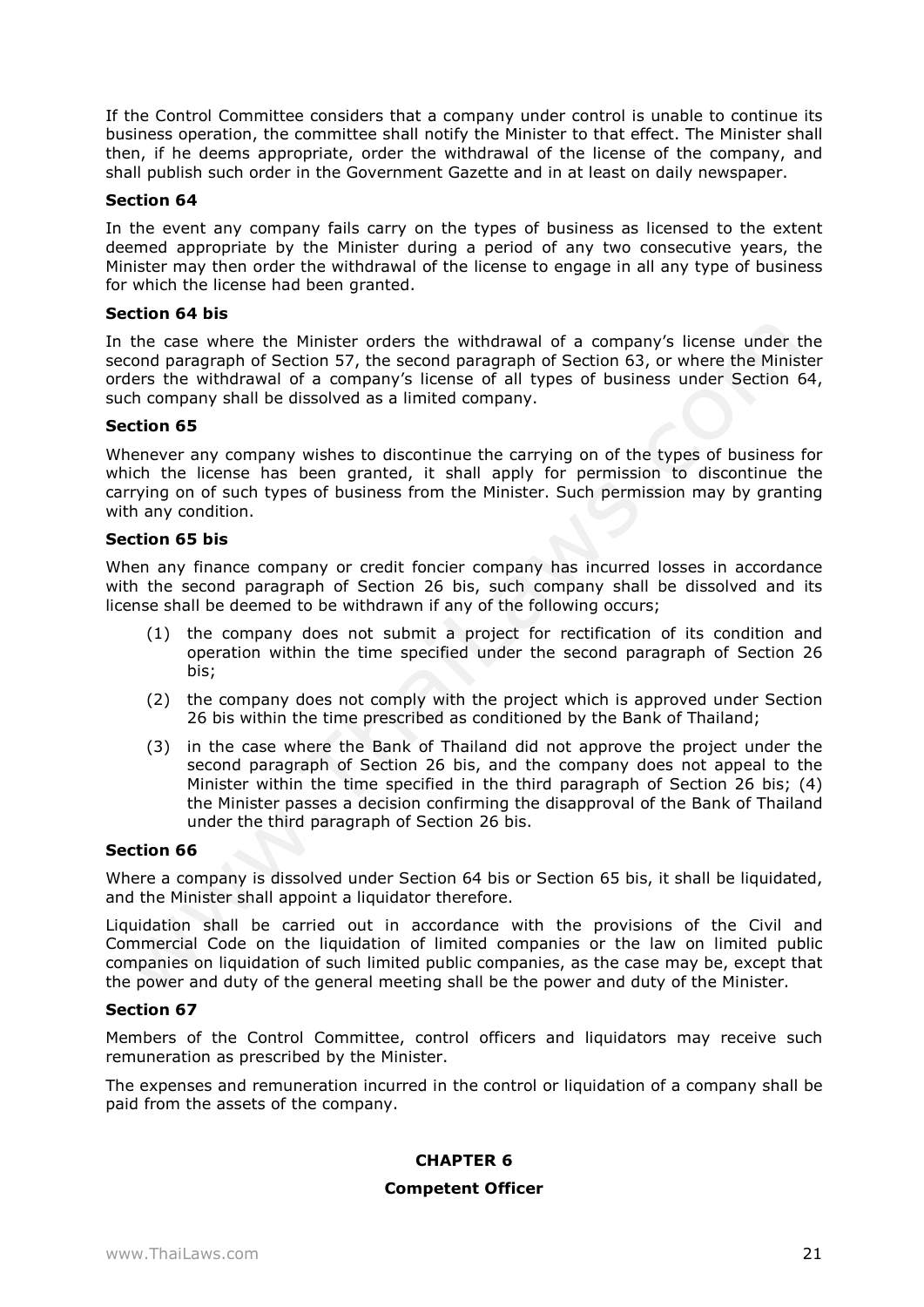In the performance of his duty, a competent officer shall have power to:

- (1) order any director, office employee or auditor of a company or any person who provides computerized or whatsoever data processing service for a company to testify, or to deliver copies of or to produce the actual books of accounts, documents, seals or other evidence concerning the affairs, assets and liabilities of the company;
- (2) enter into business premises of a company or into places where there is computer equipment or whatsoever equipment used for data processing service for a company;
- (3) enter into any premises, where there are reasonable ground for suspecting that an offence under Section 11 or Section 50 is to have been committed therein or that evidence or documents connected with the commission of an offence under the aforesaid Section are to be found therein for the purpose of inspection during the hours between sunrise and sunset;
- (4) seize or attach properties, documents or things or things connected with the commission of an offence under this Act for inspection or prosecution purposes;
- (5) enter into business premises of the company's debtor for inspection of condition or operation.

All persons concerned shall reasonably facilitate a competent officer in the performance of his duty under the first paragraph.

## **Section 69**

In the performance of his duty, a competent officer shall produce his identification card to the persons concerned.

The identification card of a competent officer shall be in the from prescribed by ministerial regulation.

## **CHAPTER 7**

## **Penal Provisions**

## **Section 70**

Any company which violates or fails to comply with the provisions of Section 10, Section 12, the first paragraph of Section 14, Section 15, Section 17,Section 18, Section 19, Section 20, Section 21, Section 22 bis, the first, the second or the third paragraph of Section 23, the first paragraph of Section 23 bis, Section 24, Section 25, the first or the fourth paragraph of Section 26, bis, the first paragraph of Section 26 ter, Section 27, Section 28, Section 29, the first or the second paragraph of Section 30, Section 31, Section 32, Section 34, the first or the third paragraph of Section 35, Section 37, Section 51, Section 53, Section 54 or Section 55, or violates or fails to comply with conditions prescribed or the orders made under Section 9, Section 10, Section 20 (1), (2), (4), (5), (6), (8) or (11), Section 22 ter, Section 23 bis, the second paragraph of Section 26 ter, Section 26 quarter, Section 29 bis, the first or the third paragraph of Section 35, Section 37, Section 54 (1), (4), (5), (6), (8) or (9), Section 55, Section 57, Section 57 bis, Section 57 ter or Section 65, or violates or fails to comply with the rules or conditions in the ministerial regulations under the third paragraph of Section 7, shall be liable to a fine not exceeding one hundred thousand Baht, and to a further fine not exceeding tree thousand Baht per day for every consecutive day during which such violation continues or until rectification has been made.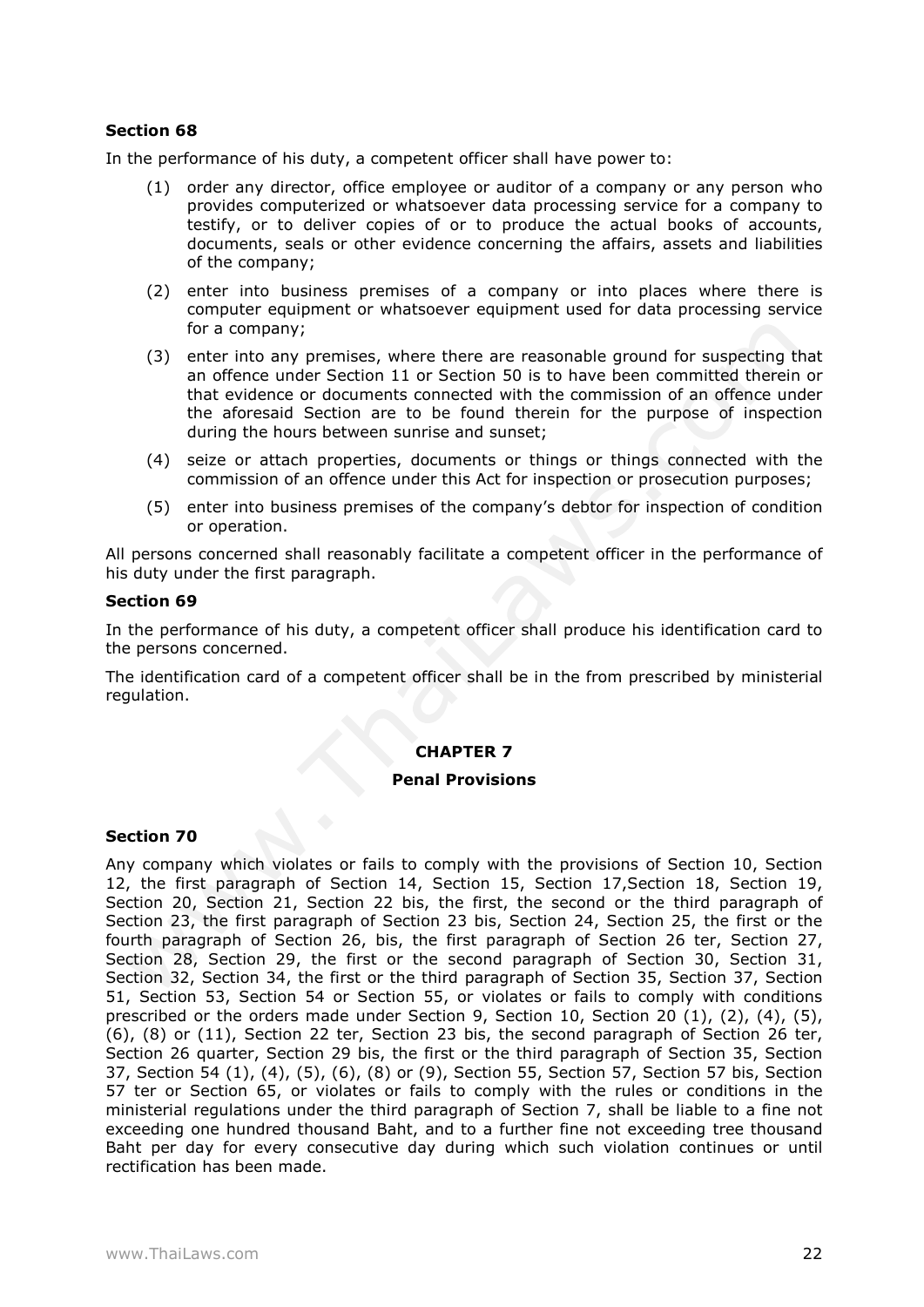Whoever violates the provisions of Section 11 or Section 50 shall be liable to imprisonment for a term of two to five years and a fine of two hundred thousand to five hundred thousand Baht, and to a further fine not exceeding ten thousand Baht per day for every consecutive day during which such violation continues.

## **Section 72**

Whoever violates the provisions of Section 10 bis, Section 13 or Section 52 or fails to comply with the conditions prescribed under Section 10 bis, shall be liable to imprisonment for a term of six months to three years and a fine of sixty thousand to three hundred thousand Baht, and to a further fine not exceeding two thousand Baht per day for every consecutive day during which such violation continues.

## **Section 73**

Whoever violates the provisions of the second paragraph of Section 57 bis, Section 60 or Section 61, or violates the orders of the Control Committee or of the control officers made under Section 62, shall be liable to imprisonment for a term not exceeding three years and a fine not exceeding three hundred thousand Baht, and to a further fined not exceeding one thousand Baht per day for every consecutive day during which such violation continues.

## **Section 73 bis**

Whoever gives a false statement to a competent officer who may cause damage to the other or the public shall be liable to imprisonment for a term not exceeding six months and a fine not exceeding sixty thousand Baht.

#### **Section 74**

Whoever obstructs, fails to comply with the orders of or fails to facilitate a competent officer in the performance of his duty under this Act shall be liable to imprisonment for a term of not exceeding six months and a fine not exceeding sixty thousand Baht.

## **Section 74 bis.**

Whoever removes, damages, destroys or renders useless of any seal or mark which a competent officer stamped or affixed on any thing in the course of performance of his duty for the sake of being evidence of the seizure, attachment or keeping of such thing, shall be liable to imprisonment for a term not exceeding three years and a fine not exceeding three hundred thousand Baht.

## **Section 74 ter**

Whoever damages, destroys, conceals, takes away, loses or renders useless of any property or document which a competent officer seized, attached, kept or ordered to be sent as evidence or for execution of the law, whether the competent officer keeps such property or document by himself or orders such person or any other person to send or keep it, shall be liable to imprisonment for a term of six months to three years and a fine of sixty thousand to three hundred thousand Baht.

## **Section 75**

In the case where a company violates or fails to comply with Section 10, the first paragraph of Section 14, Section 22 bis, the first, the second or the third paragraph of Section 23, Section 24, Section 25, Section 37 or Section 53, its directors or managers or any person responsible for its operation shall be liable to imprisonment for a term not exceeding three years and a fine of not exceeding three hundred thousand Baht, unless he can prove that he had no part in the commission of such offence of the company.

In the case where a company violates or fails to comply with Section 20, Section 23 bis, the first or the fourth paragraph of Section 26 bis, the first paragraph of Section 26 ter, Section 28, Section 29, the first or the second paragraph of Section 30, Section 32, the first or the third paragraph of Section 35, Section 54 or Section 55, or violates or fails to comply with the conditions prescribed or orders made under Section 9, Section 10, Section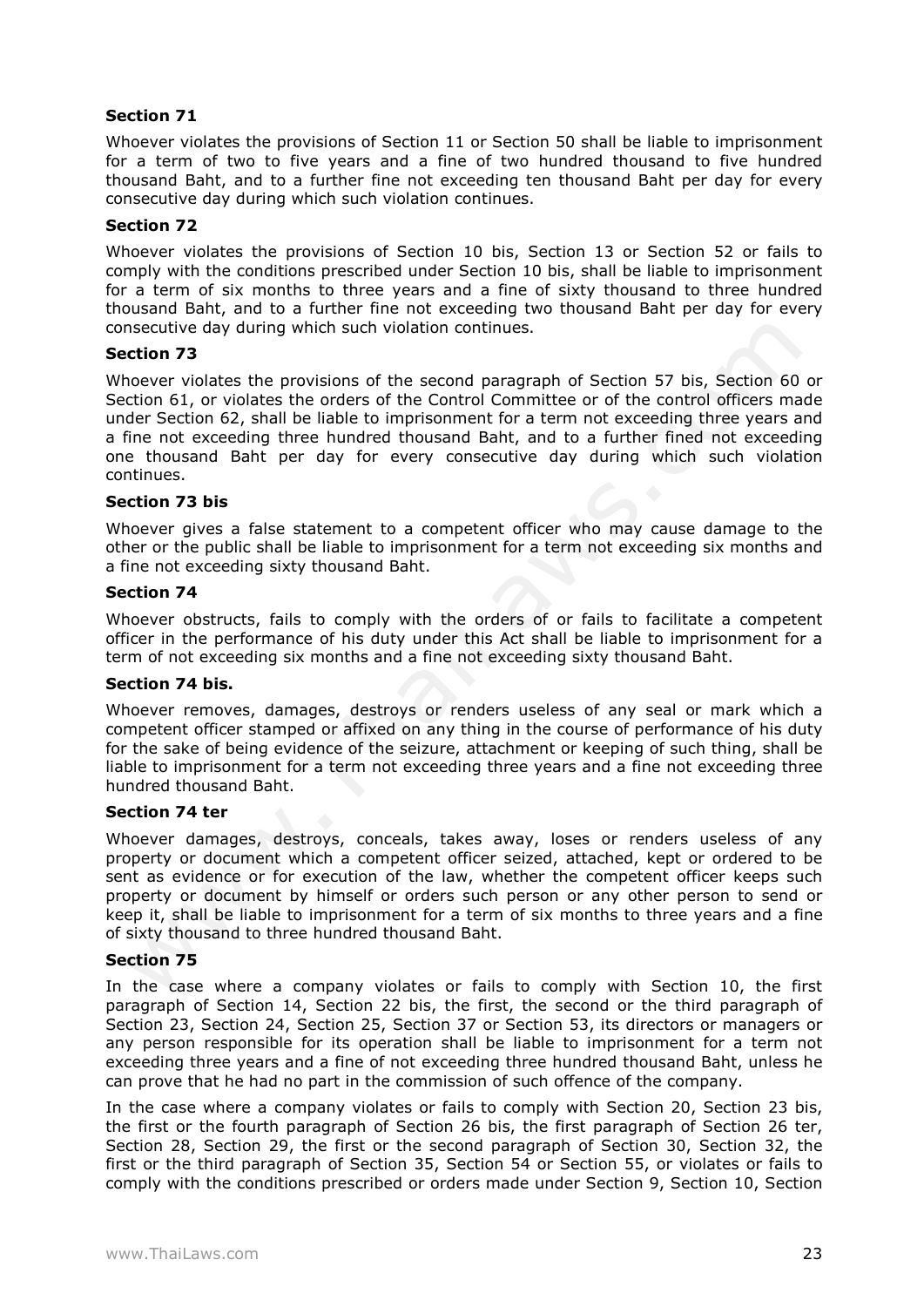$20$   $(1)$ ,  $(2)$ ,  $(4)$ ,  $(6)$  or  $(11)$ , Section 22 ter, Section 23 bis, the second paragraph of Section of Section 26, the first or the second paragraph of Section 26 bis, Section 29 bis, the first or the third paragraph of Section 35, Section 54 (1), (4), (5), (6) or (9), Section 55 or the first or the second paragraph of Section 57, its directors or managers or any person responsible for its operation shall be liable to imprisonment of two to five years and a fine of two hundred thousand to five hundred thousand Baht, unless he can prove that he had no part in the commission of such offence of the company.

# **Section 75 bis**

Any director, manager or person responsible for the operation of a company, who dishonestly deceives the public by the assertion of falsehood or the concealment of facts which should be revealed to the public and, by such deception, obtains a property from a number of the public so deceived or from a third person, or causes the public so deceived or a third person to execute, revoke or destroy a document of right, shall be liable to imprisonment for a term of five to ten years and a fine of five hundred thousand to one million Baht.

# **Section 75 ter**

Any director, manager or person responsible for the operation of a company, who being entrusted with the management of the property of the company or of which the company is a co-owner, dishonestly does an act contrary to his duties, by any means whatever, so as to cause damage to the usefulness in the nature of it being a property of the company, shall be liable to imprisonment for a term of five to ten years and a fine of five hundred thousand to one million Baht.

# **Section 75 quarter**

Any director, manager or person responsible for the operation of a company, who being in possession of a thing belonging to the company or of which the company is a co-owner, dishonestly converts the thing to himself or a third person, shall be liable to imprisonment for a term of five to ten years and a fine of five hundred thousand to one million Baht.

## **Section 75 sex**

Any director, manager or person responsible for the operation of a company, who knowing that a creditor of the company or creditor of another person who may avail himself of the right of a creditor of the company to enforce payment of debt from the company, is using or will probably use his right through the courts to enforce payment:

- (1) removes, conceals or transfers property of the company to another; or
- (2) maliciously creates false debts for the company; it such action is done in order to prevent the creditor from receiving full or part payment of the debt, shall be liable to imprisonment for a term of five to ten years and a fine of five hundred thousand Baht to one million Baht.

## **Section 75 septem**

Any director, manager or person responsible for the operation of a company who cats or refrains from acting in order to obtain any unlawful gain for himself or another person to the damage of the company shall be liable to imprisonment for a period of five to ten years and a fine of five hundred thousand to one million Baht.

## **Section 75 octo**

Any director, manager or person responsible for the operation of a company who commits or permits the commission of the following acts:

- (1) damage, destruction, alteration or falsification of accounts, documents or securities belonging to or concerning the company;
- (2) false entry or failure to enter matters of import in the accounts or documents belonging to or concerning the company; or
- (3) keeping books of accounts which are not complete, not correct or not up to date or contrary to true facts; it done or permitted in order to deceitfully deprive the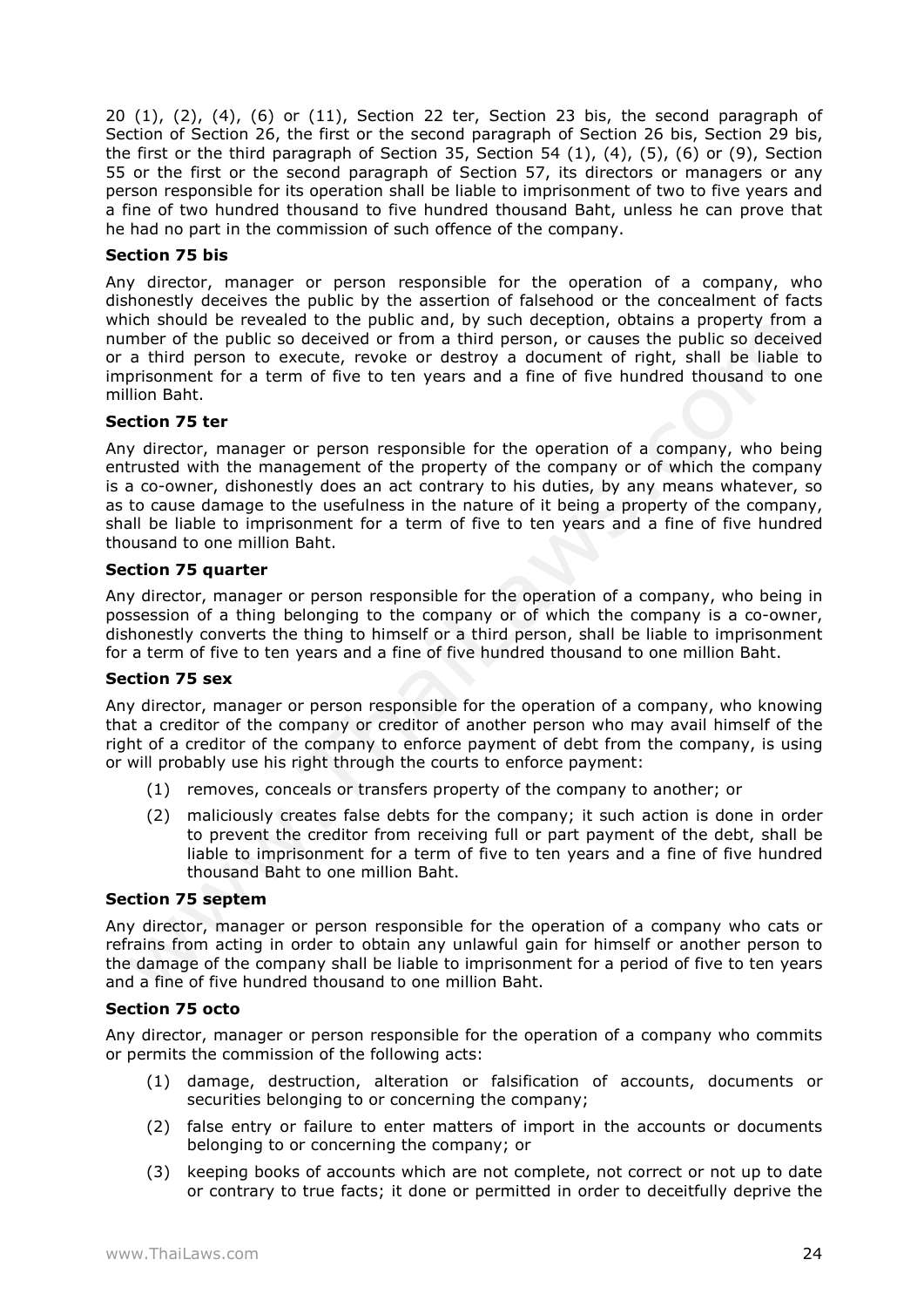company or the company's shareholders of rightful gains, or to deceive any person, shall be liable to imprisonment for a period of five to ten years and a fine of five hundred thousand Baht to one million Baht.

#### **Section 75 novem**

Any auditor of a company who certifies a balance sheet or any other accounting statement which is incorrect, or makes a false report or violates the fourth paragraph of Section 23, shall be liable to imprisonment for a period of three months to three years and a fine of thirty thousand Baht to three hundred thousand Baht.

## **Section 75 decem**

Whoever caused a director, a manager or a person responsible for the operation of company or the auditor to commit an offence provided in Section 75 bis, Section 75 ter, Section 75 quarter, Section 75 quinque, Section 75 sex, Section 75 septem, Section 75 octo or Section 75 novem, whether by employment, making order, threat, hire, or by any other means shall be liable to the same punishment as prescribed in such and such Section.

## **Section 75 undecim**

Whoever, by any means whatever, does any act to assist or facilitate a director, a manager or a person responsible for the operation of a company I committing the offence provided in Section 75 bis, Section 75 ter, Section 75 quarter, Section 75 quinque, Section 75 sex, Section 75 septem and Section octo, whether before or at the time of committing the offence, shall be liable to the same punishment as provided in such and such Section unless the person does not know of such assistance or facility.

#### **Section 75 duodecim**

The public prosecutor, when instituting criminal prosecution under Section 75 bis, Section 75 ter, Section 75 quarter, Section 75 quinque, Section 75 sex, Section 75 septe, Section 75 octo, Section 75 novem, Section 75 decem or Section 75 undecim, shall have power to claim the restitution of the property or the value thereof or damages on behalf of the injured person and shall be exempted from the Court's fee.

## **Section 75 tredecim**

In the case where there is evidence that any person committed an offence under Section 75 bis, Section 75 ter, Section 75 quarter, Section 75 quinque, Section 75 sex, Section 75 septem, Section 75 octo, Section 75 novem, Section 75 decem or Section 75 undecim and the Bank of Thailand considers that damage to the public interest may be caused unless an immediate action is taken, the Bank of Thailand shall have power to order the seizure or attachment of properties of that person, or properties which may legally be deemed to be properties belonging to that person. The seizure or attachment may not be longer than one hundred and eighty days unless a case has been filed in Court, in which event the order of seizure or attachment shall continue to operate until the Court orders otherwise, Where circumstances render it impossible to file a case in Court within one hundred and eighty days, the Court having territorial jurisdiction may extend the period of seizure or attachment as requested by the Bank of Thailand.

The Bank of Thailand shall have power to appoint officials of the Bank of Thailand to seize or attach properties under the first paragraph.

The provisions of the Revenue Code shall apply to seizure or attachment of properties under the first paragraph *mutatis mutandis*.

In the case under the first paragraph, and where there is reasonable ground for suspecting that the said person is about to abscond from the Kingdom, the Criminal Court shall have power to restrain that person from leaving the Kingdom when requested by the Bank of Thailand, or in the case of emergency, when the Governor of the Bank of Thailand or a person designated by the Governor notify the Director General of the Police Department, the Director General of the Police Department shall have power to restrain that person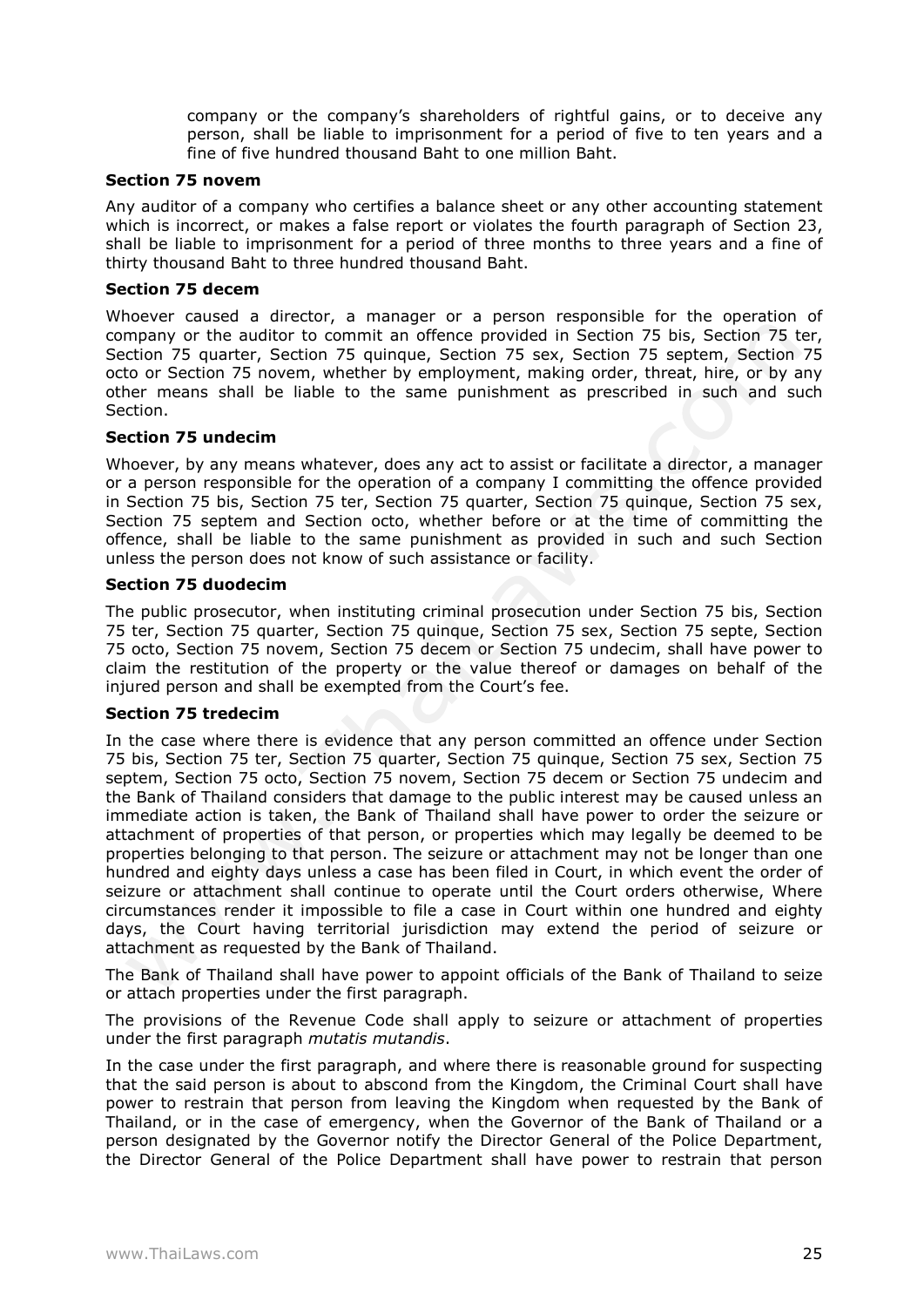from leaving the Kingdom for a temporary period not more than fifteen days until the Criminal Court orders otherwise.

Whoever violates the order of the Criminal Court or the Director General of the Police Department made under the provisions of the fourth paragraph shall be liable to imprisonment for a term not exceeding ten years and to a further fine not exceeding one million Baht.

#### **Section 76**

In the case of an offence under Section 70, if the offender has not been prosecuted or the offence has not been settled out of court under Section 79 within one year from the date of a competent officer finding out such offence or within five years from the date of its commission, such offence shall, be prescription, by no longer subject to prosecution.

#### **Section 77**

Whoever in the performance of his duty under the authority prescribed in this Act, having acquire knowledge of the affairs of a company which, in normal business, is to be geld in confidence reveals such knowledge, except in the performance of his duty or for the purpose of investigation or trial or being the revealment of the commission of the offences under this Act, shall be liable liable to imprisonment for a term not exceeding one year or a fine not exceeding one hundred thousand Baht or both.

#### **Section 78**

In the case where the person committing an offence under Section 71, Section 72 or Section 73 is a juristic person, its directors or any person responsible for its operation shall also be liable to punishment as prescribed for such offence, unless he can prove that he had no part in the commission of the offence of that juristic person.

#### **Section 79**

A committee appointed by the Minister shall be empowered to settle out of court any offence under Section 70 or Section 75.

The committee appointed by the Minister under the first paragraph shall consist of three members, one of whom shall be an investigating officer under the Criminal Procedure Code.

Where a case has been settled by such committee and the alleged offender has paid the fine as fixed within the period or time specified by the committee, such settlement of the case shall be regarded as final.

## **Transitional Provisions**

#### **Section 80**

It shall be deemed that a company already licensed to engage in any type of finance business, securities business or credit foncier business, under the law on the control of commercial undertakings affecting public safety or welfare on the date of this Act coming into force is a company which has been licensed to engage in such type of finance business, securities business or credit foncier business, as the case may be, under the provisions of this Act and it shall be deemed that a branch office of such company authorized under the said law on the date of this Act coming into force is a branch office of such company which has been authorized under the provisions of this Act, subject to the conditions prescribed by the Minister in the license or authorization granted.

#### **Section 81**

Any finance company or credit foncier company under Section 80 of which the number of shareholders or directors of Thai nationality is less than the rate prescribed in the third paragraph of Section 17, on the date of this Act coming into force, may continue to have shareholders or directors of Thai nationality at such rate; but if any finance company or credit foncier company under Section 80 has shares held by persons of Thai nationality at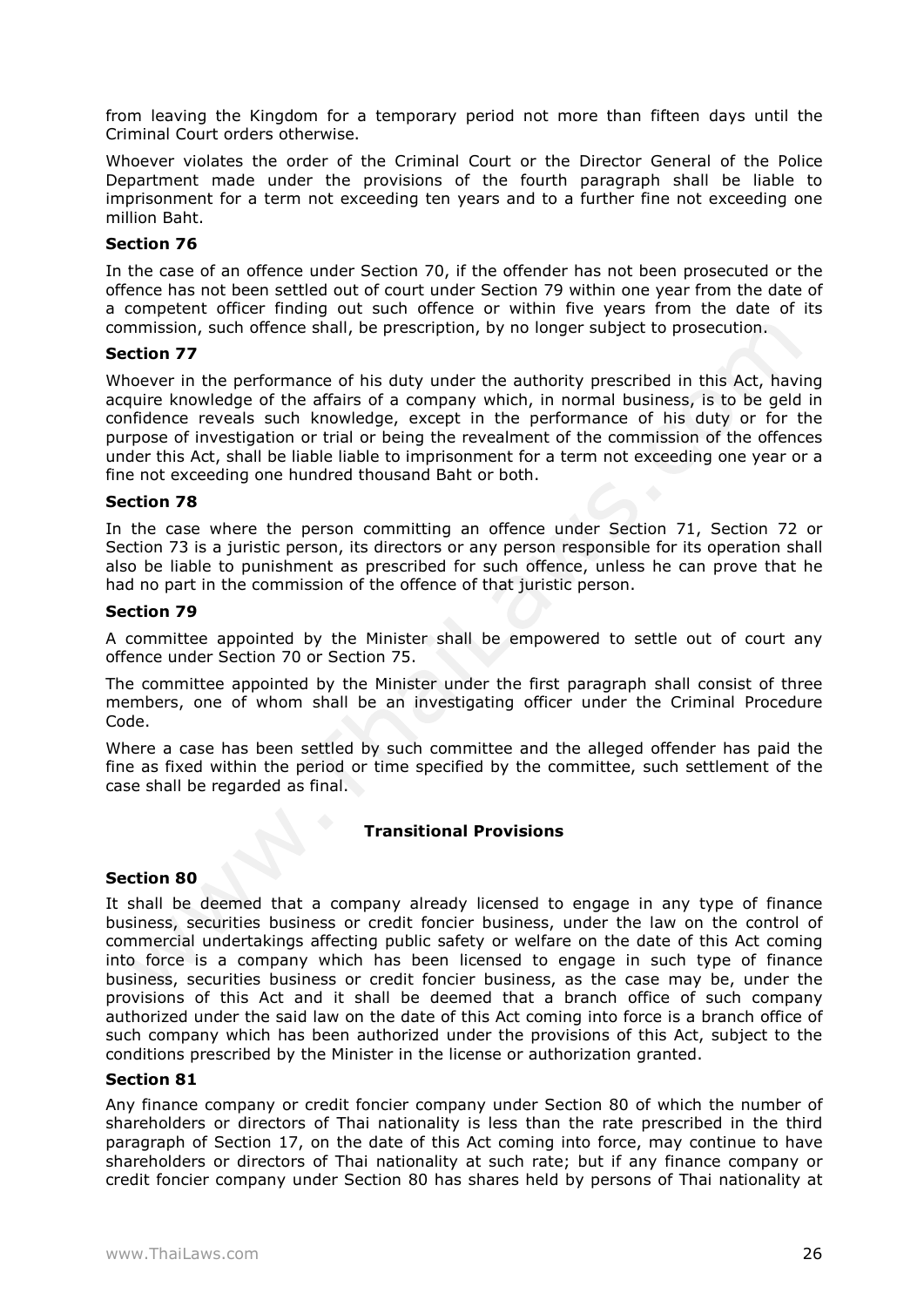less than three-fifths of the total amount of shares sold or has directors of Thai nationality at less than three-fifths of the total number of directors, such finance company or credit foncier company shall take actions to have shares held by persons of Thai nationality at not less than three-fifths of the total amount of shares sold or to have directors of Thai nationality at not less than three-fifths of the total number of directors within a period of seven years from the date of this Act coming into force.

# **Section 82**

Any person who holds shares of a finance company or a credit foncier company in excess of the percentage prescribed under Section 14, on the date of this Act coming into force shall be entitled to continue holding all such shares, but if any such shares has been disposed of, he shall be entitled to hold shares in excess of the prescribed percentage only to the extent of the excess shares remaining.

The provisions of the first paragraph shall apply *mutatis mutandis* to statutory heirs who inherit such shares on or after the date of this Act coming into force.

The provisions of Section 18 shall not apply to a shareholder who holds hares in accordance with the rules specified in the first and the second paragraph.

# **Section 83**

Any finance company or credit foncier company established in the form of a limited company under the Civil and Commercial Code and licensed to undertake finance business or credit foncier business under the law on the control of commercial undertakings affecting public safety or welfare on the date of this Act coming into force shall be allowed to continue as a limited company under the Civil and Commercial Code, and if such finance company or credit foncier company has already issued shares in contravention of Section 16 and and/or has any shareholder in contravention of the first paragraph of Section 17, such finance company or credit foncier company shall rectify such contravention to comely with Section 16 or the first paragraph of Section 17, as the case may be, within seven years from the date of this Act coming into force by fulfilling the following conditions:

- (1) within three years from the date of this Act coming into force, actions shall be taken to have at least fifty shareholders who are natural persons holding altogether not less than twenty five per cent of the total amount of shares sold;
- (2) within five years from the date of this Act coming into farce, actions shall be taken to have at least seventy five shareholders who are natural persons holding altogether not less than forty per cent of the total amount of shares sold;
- (3) within seven years from the date of this Act coming into force, actions shall be taken to have at least one hundred shareholders who are natural persons holding altogether not less than fifty per cent of the total amount of shares sold.

For the purpose of compliance with the provisions of  $(1)$ ,  $(2)$  or  $(3)$  of the first paragraph, if there is necessity as well as justification the Minister may extend any of such periods; such extension of time may be granted with any condition.

## **Section 84**

Within seven years from the date of this Act coming into force or within a period of time as extended by the Minister under Section 83, in the case where any finance company or credit foncier company, licensed to undertake finance business or credit foncier business before such date, which to increase its capital by issuing new shares, if such finance company or credit foncier company has not been registered as a limited public company, such finance company

The provisions of the Civil and Commercial Code on the prohibition of limited companies under the Civil and Commercial Code to invite the public to subscribe for shares and those on the offer of new shares shall not apply to a capital increase under this Section.

## **Section 85**

-Repealed-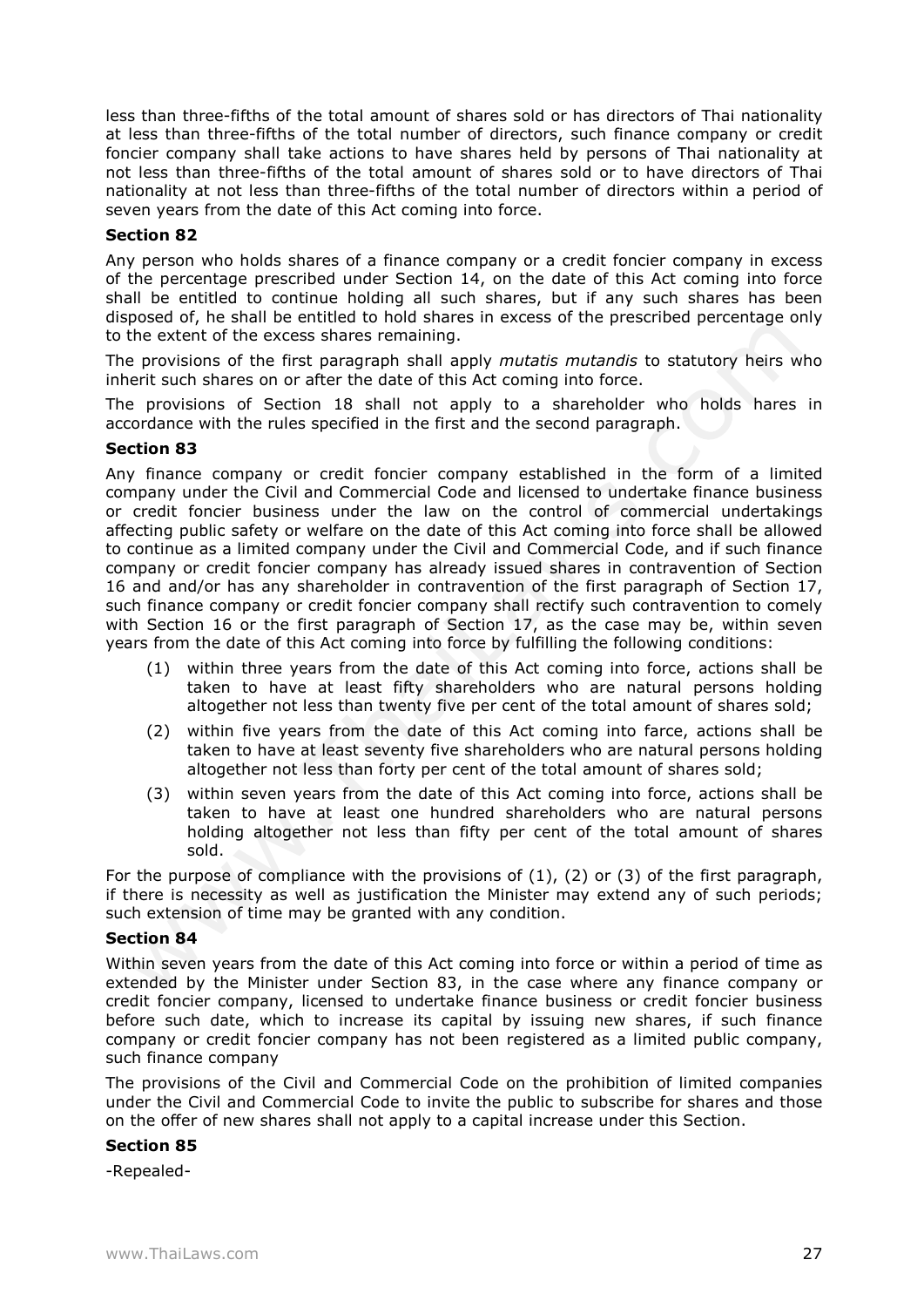Any finance company, securities company or credit foncier company under Section 80 which already has the capital in the amount specified in the first paragraph of Section 14, Section 42 or Section 53, as the case may be, and of which the shareholders meeting has passed a special resolution to increase the capital under such special resolution without being required to obtain authorization under Section 20 (1), Section 43 (1) or Section 54 (1), as the case may be.

## **Section 87**

In the event a securities company under Section 80 has already engaged in any business which is prohibited under Section 43 (6) on the date of this Act coming into force, such securities company shall discontinue such business activities completely within one year from the date of this Act coming into force.

In the case where such securities company cannot terminate such business prohibited under Section 43 (6) within the period of time prescribed in the first paragraph by reason of obligations under a juristic act, such securities company shall apply for permission from the Minister, and the Minister shall then grant an extension of the said period of time as he deems appropriate. Such extension may be granter with any condition.

## **Section 88**

Finance companies, securities companies or credit foncier companies under Section 80 shall complete its compliance with the provisions of Section 12, Section 40 or Section 51, as the case may be, within a period of one hundred and eighty days from the date of this Act coming into force.

A finance company under Section 80 which has already been licensed to engage in the securities business on the date of this Act coming into force shall use a name which includes the words "finance-securities company" at the beginning and the word "limited" at the end; the actions to be taken so as to comply with this paragraph shall be completed within the period of time prescribed under the first paragraph.

## **Section 89**

Any person already using a name or description of a "finance company", or any other word or words having the same meaning, on the date of this Act coming into force when such person is prohibited to do so under Section 13, Section 41 or Section 52, shall stop suing such name or such other words within one hundred and eighty days from the date of this Act coming into force.

## **Section 90**

Any finance company under Section 80 which has accepted shares of any other finance company as security or which holds shared in any limited company in as amount exceeding ten per cent of the total amount of such company's shares sold, or which holds shares in any other finance company, on the date of this Act coming's shares sold, or which holds shares in any other finance company, on the date of this Act coming into force, shall comply with the provisions of Section 20 (3), (4) or (5), as the case may be, within one year from the date of this Act coming into force or within a longer period of time as permitted by the Minister.

## **Section 91**

Any credit foncier company under Section 80 having immovable property for the purpose of engaging in the business of hire-purchases on the date of this Act coming into force, shall notify the Bank of Thailand within ninety days from the date of this Act coming into force and shall take actions or dispose of such immovable property in accordance with the conditions and within the period of time prescribed by the Bank of Thailand.

## **Section 92**

It shall be deemed that an agreement made by a credit foncier company to let an immovable property on hire-purchase terms prior to the date of this Act coming into force contains a reservation of the absolute right of the gird-purchaser to pay all the hire